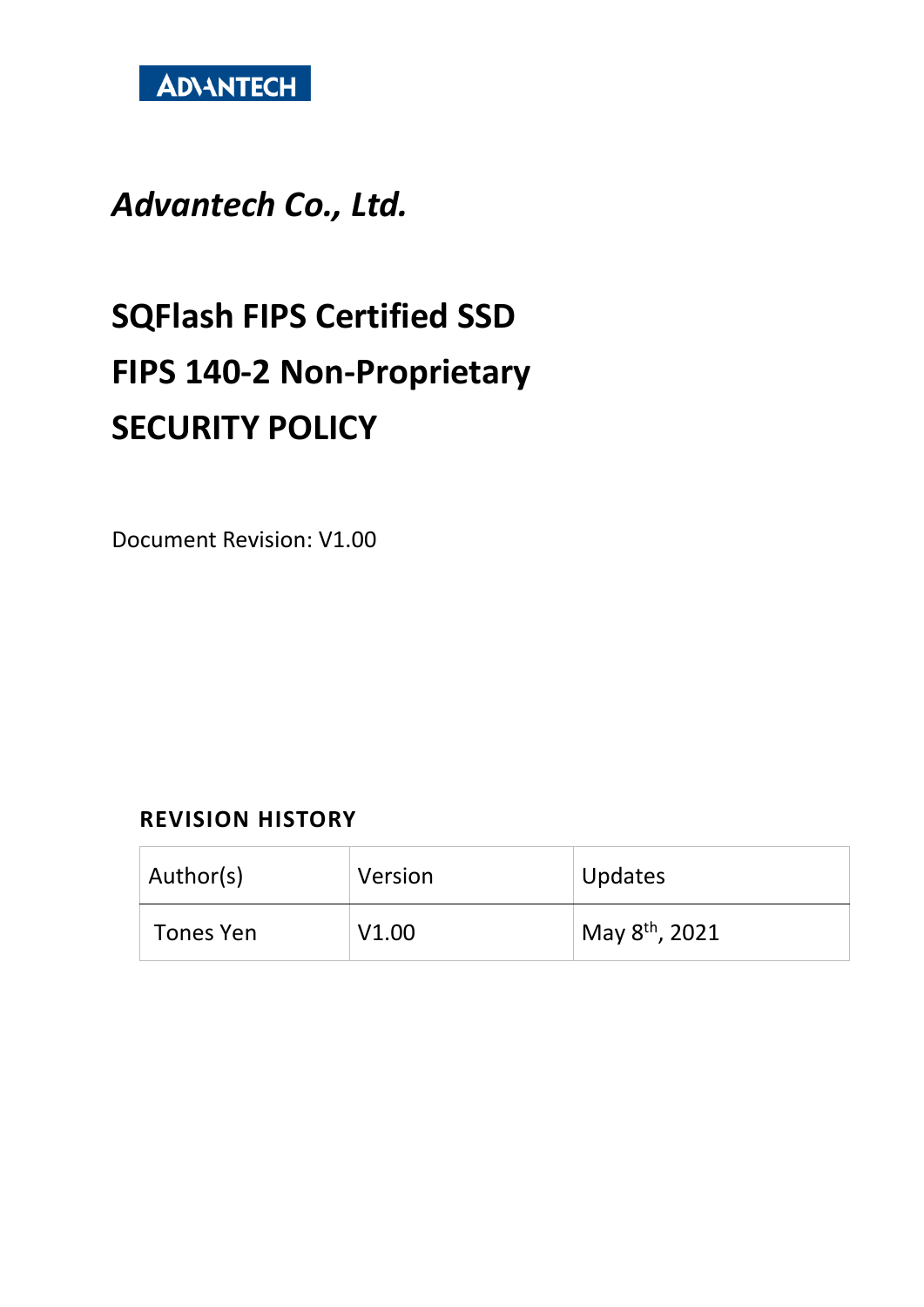# Table of Contents

| 1              |                                                        |
|----------------|--------------------------------------------------------|
| 2              |                                                        |
| 3              |                                                        |
| $\overline{4}$ |                                                        |
| 5              |                                                        |
| 6              |                                                        |
|                |                                                        |
|                |                                                        |
|                |                                                        |
|                |                                                        |
|                |                                                        |
|                |                                                        |
| 6.6.1          |                                                        |
|                |                                                        |
| 7              | CRITICAL SECURITY PARAMETERS, PUBLIC KEYS, AND PRIVATE |
|                |                                                        |
| 8              | IDENTIFICATION AND AUTHENTICATION POLICY  20           |
| 9              |                                                        |
| 9.1            |                                                        |
|                |                                                        |
| 10             |                                                        |
| 11             |                                                        |
| 12             |                                                        |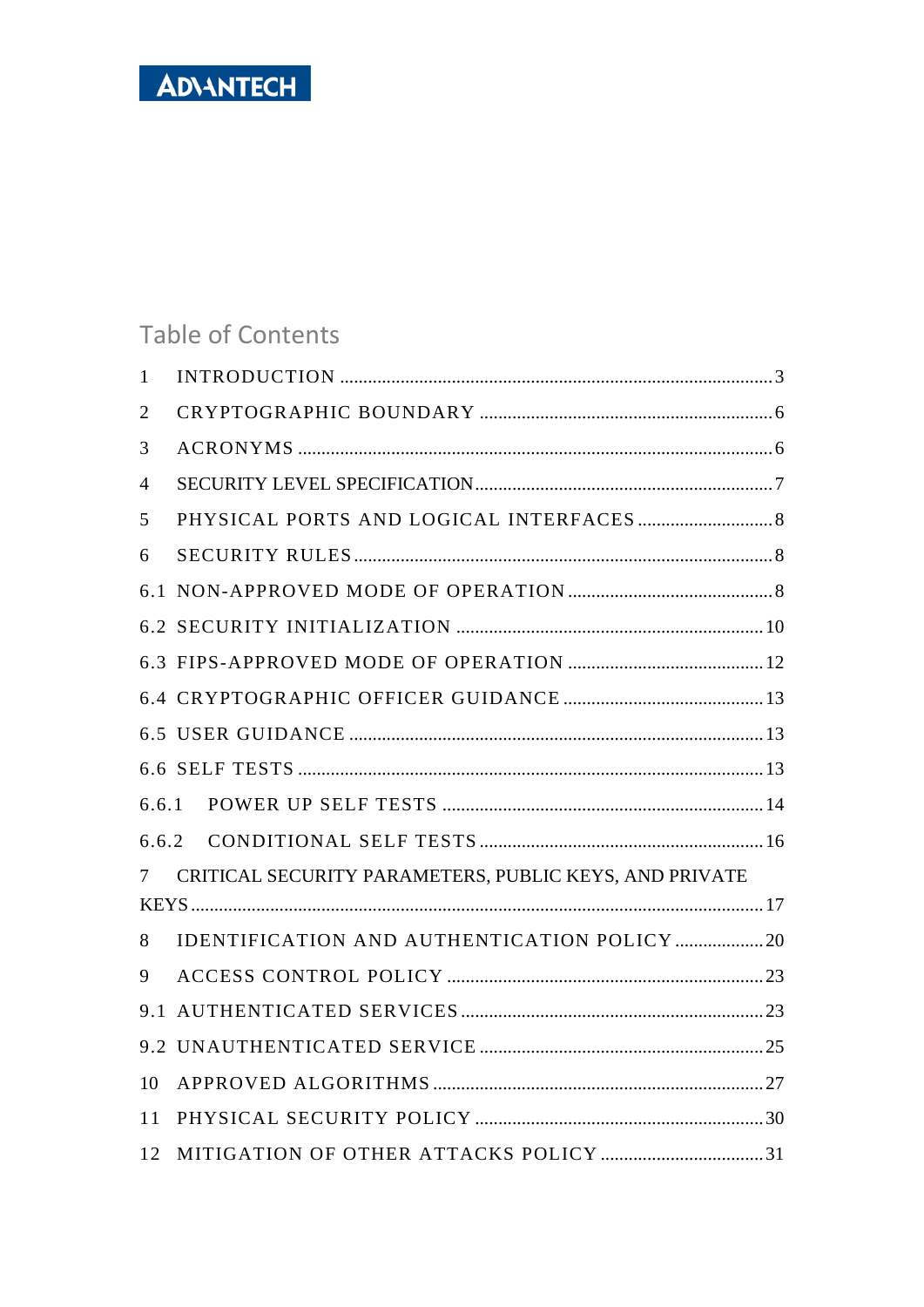#### <span id="page-2-0"></span>**1 INTRODUCTION**

Advantech SQFlash FIPS Certified SSD series, hereafter referred to as "Advantech SSD" or the "cryptographic modules" are multi-chip embedded cryptographic modules designed to fulfill FIPS 140-2 level 2 requirements and offer on-the-fly AES encryption and decryption of user data stored on the NAND Flash. Advantech SSDs offer both NVMe PCIe as well as SATA III interfaces and are fully compliant with industry standard TCG OPAL SSC protocol.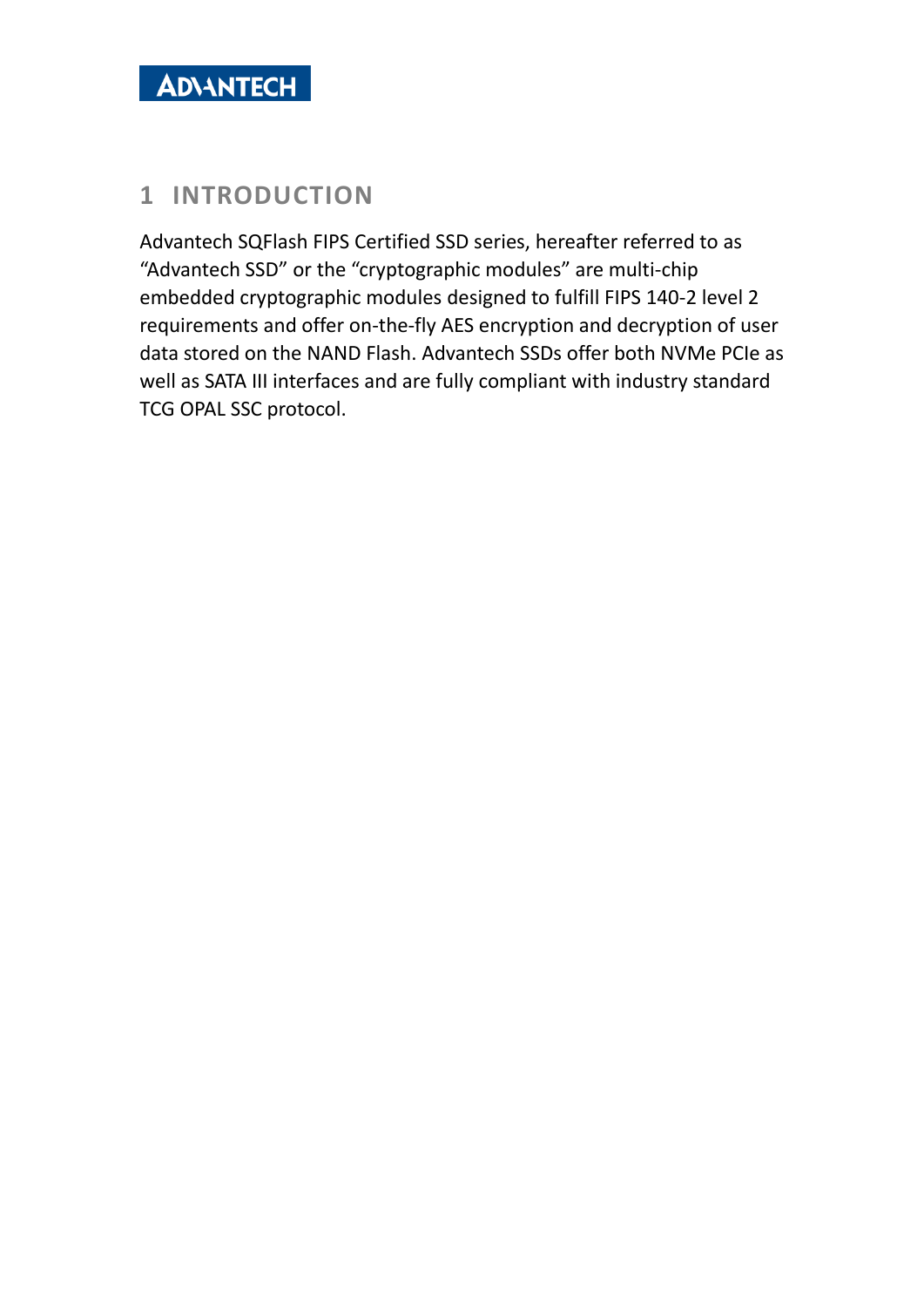

| <b>MODULE</b>              | <b>CAPACITY</b> | <b>HW P/N AND VERSION</b> | <b>FW</b>       |
|----------------------------|-----------------|---------------------------|-----------------|
|                            |                 |                           | <b>VERSION</b>  |
|                            | 128GB           | SQFFS25V2-128GSC          | <b>SCPB13.0</b> |
| <b>SQFLASH</b>             | 256GB           | SQFFS25V4-256GSC          | <b>SCPB13.0</b> |
| 840F 2.5"                  | 512GB           | SQFFS25V8-512GSC          | <b>SCPB13.0</b> |
| <b>SATA SSD</b>            | 1024GB          | SQFFS25V8-1TSC            | <b>SCPB13.0</b> |
|                            | 2048GB          | SQFFS25V8-2TSC            | <b>SCPB13.0</b> |
|                            | 128GB           | SQFFSM8V2-128GSC          | <b>SCPB13.0</b> |
| <b>SQFLASH</b><br>840F M.2 | 256GB           | SQFFSM8V4-256GSC          | <b>SCPB13.0</b> |
| <b>2280 SATA</b>           | 512GB           | SQFFSM8V4-512GSC          | <b>SCPB13.0</b> |
| <b>SSD</b>                 | 1024GB          | SQFFSM8V4-1TSC            | <b>SCPB13.0</b> |
|                            | 2048GB          | SQFFSM8V4-2TSC            | <b>SCPB13.0</b> |
| <b>SQFLASH</b>             | 256GB           | SQFFCM8V4-256GEC          | <b>ECPB13.0</b> |
| 920F M.2                   | 512GB           | SQFFCM8V4-512GEC          | <b>ECPB13.0</b> |
| 2280                       | 1024GB          | SQFFCM8V4-1TEC            | <b>ECPB13.0</b> |
| <b>NVME SSD</b>            | 2048GB          | SQFFCM8V4-2TEC            | <b>ECPB13.0</b> |

\* The customer code will be based on the part number above, with 2 codes added at the end.



Exhibit 2- *Specification of the* SQFlash 840F 2.5" SATA SSD *Cryptographic Boundary (From left to right: top side, bottom side).*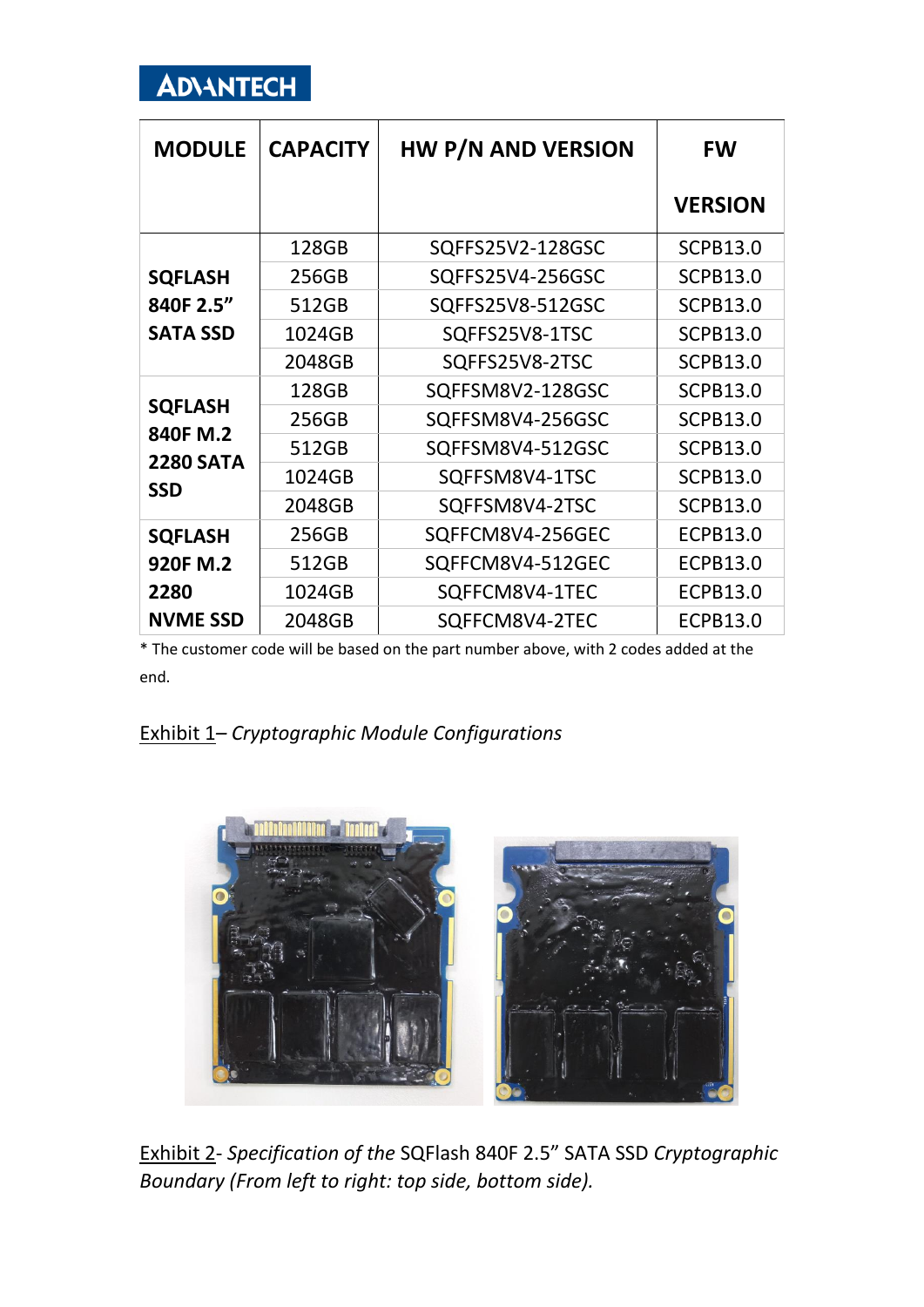



Exhibit 3 - *Specification of the* SQFlash 840F M.2 2280 SATA SSD *Cryptographic Boundary (From top to bottom: top side, bottom side).*



Exhibit 4 - *Specification of the* SQFlash 920F M.2 2280 NVMe SSD *Cryptographic Boundary (From top to bottom: top side, bottom side).*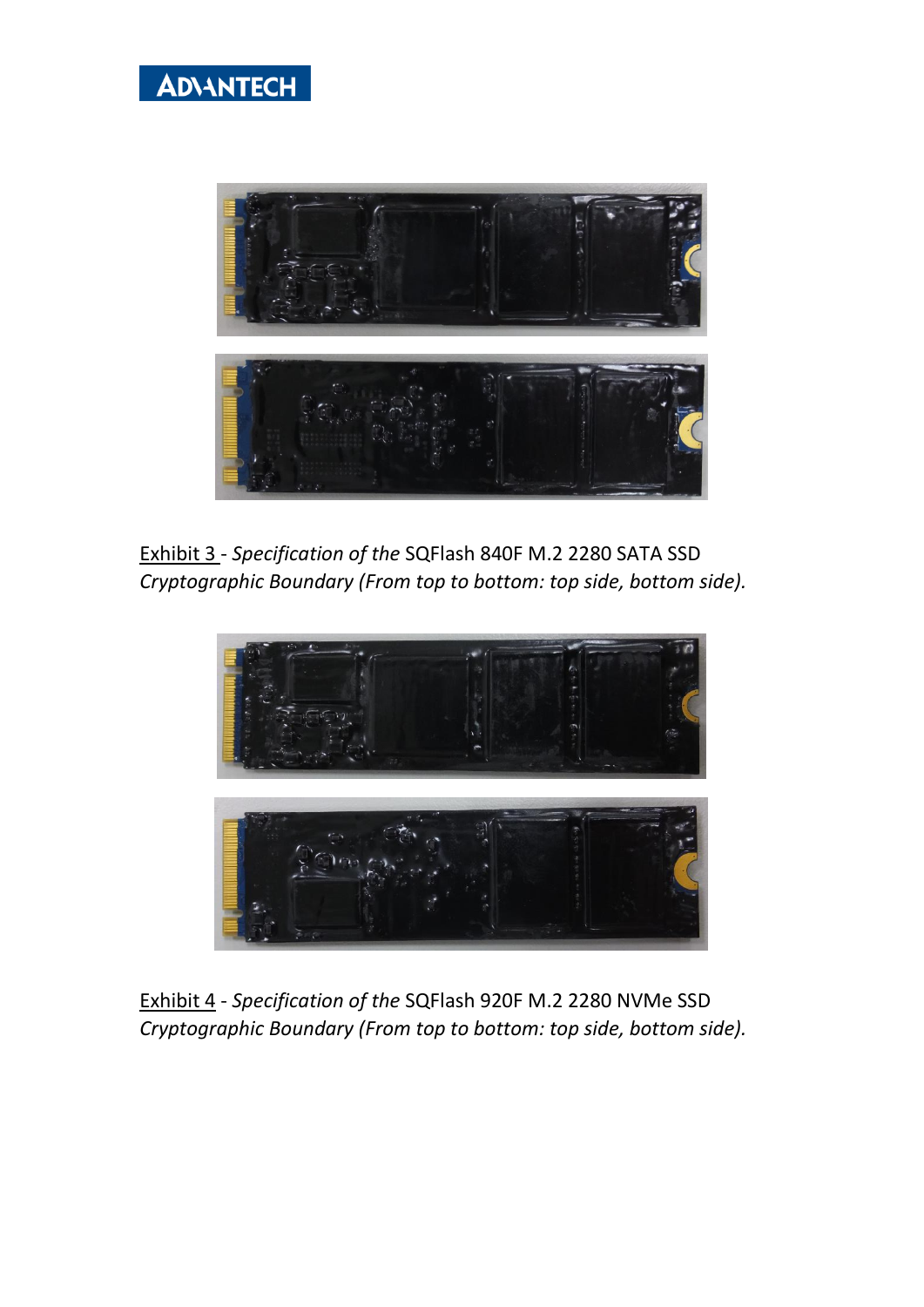# <span id="page-5-0"></span>**2 CRYPTOGRAPHIC BOUNDARY**

The cryptographic boundary of the modules is the physical perimeter of the PCB including the physical connector (SATA/NVMe). The following diagram defines the cryptographic boundary as [Exhibit](#page-5-2) .



<span id="page-5-2"></span>Exhibit 5 - *Specification of Cryptographic Boundary*

#### <span id="page-5-1"></span>**3 ACRONYMS**

| <b>TERM</b>    | <b>DESCRIPTION</b>                             |  |  |
|----------------|------------------------------------------------|--|--|
| <b>AES</b>     | <b>Advanced Encryption Standard</b>            |  |  |
| <b>CBC</b>     | <b>Cipher Block Chaining</b>                   |  |  |
| <b>CMVP</b>    | Cryptographic Module Validation Program        |  |  |
| CO             | Cryptographic Officer                          |  |  |
| CSP            | <b>Critical Security Parameter</b>             |  |  |
| <b>DRBG</b>    | Deterministic Random Bit Generator             |  |  |
| <b>EMI/EMC</b> | Electromagnetic Interference / Electromagnetic |  |  |
|                | Compatibility                                  |  |  |
| <b>HMAC</b>    | (Keyed-) Hash Message Authentication Code      |  |  |
| <b>KAT</b>     | <b>Known Answer Test</b>                       |  |  |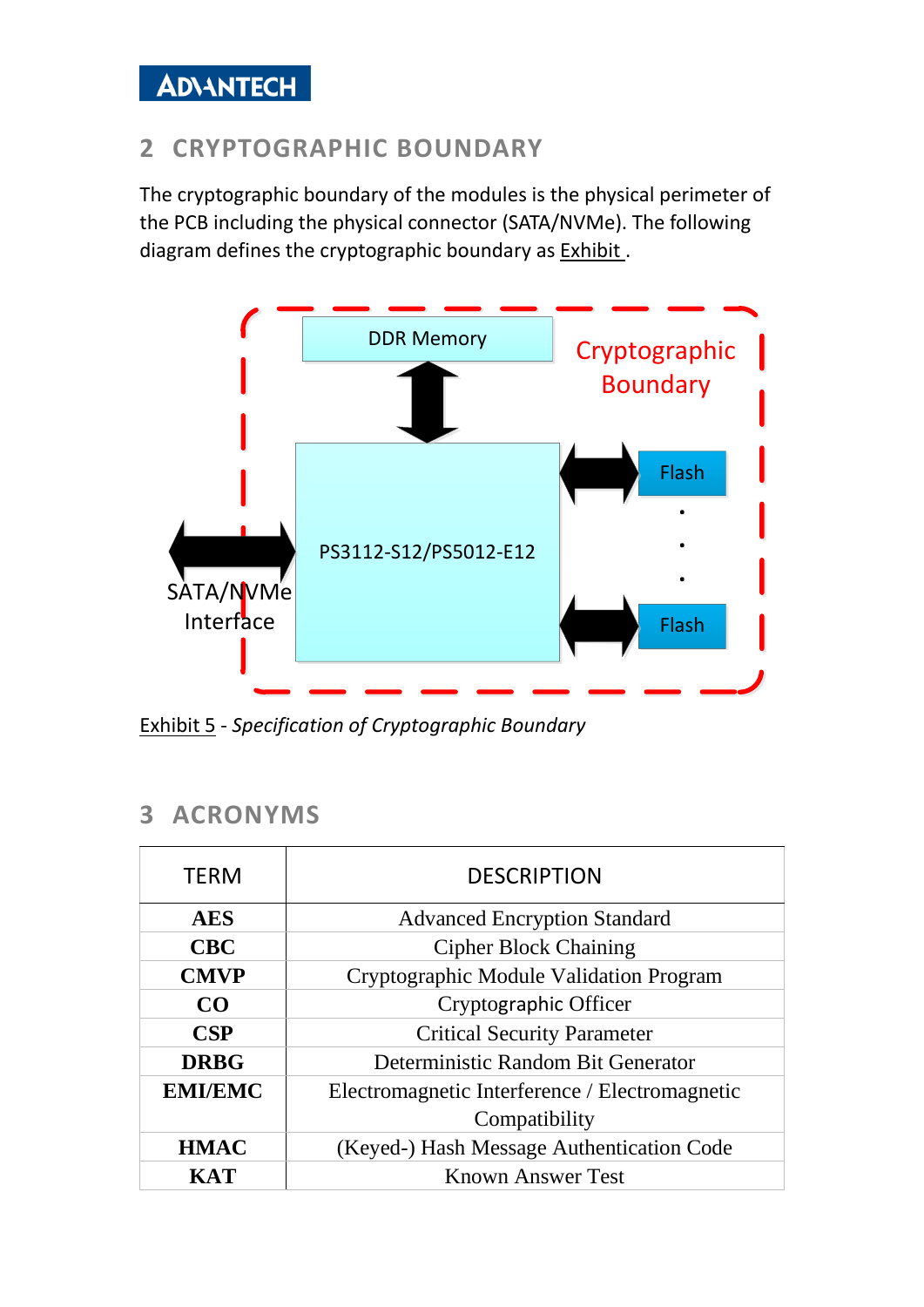| <b>TERM</b>  | <b>DESCRIPTION</b>                        |
|--------------|-------------------------------------------|
| <b>KEK</b>   | <b>Key Encryption Key</b>                 |
| <b>NDRNG</b> | Non-Deterministic Random Number Generator |
| <b>MEK</b>   | Media Encryption Key                      |
| <b>RSA</b>   | Rivest, Shamir, and Adleman               |
| <b>SHA</b>   | Secure Hash Algorithm                     |

<span id="page-6-0"></span>Exhibit 6 – *Specification of Acronyms and their Descriptions*

### **4 SECURITY LEVEL SPECIFICATION**

This document was prepared as part of the Level 2 FIPS 140-2 validation of the module. The following table lists the module's FIPS 140-2 security level for each section as [Exhibit](#page-6-1) .

| <b>SECURITY REQUIREMENTS AREA</b>         | <b>LEVEL</b>                |
|-------------------------------------------|-----------------------------|
| Cryptographic Module Specification        | $\overline{2}$              |
| Cryptographic Module Ports and Interfaces | 2                           |
| Roles, Services, and Authentication       | $\mathcal{D}_{\mathcal{L}}$ |
| <b>Finite State Model</b>                 | $\overline{2}$              |
| <b>Physical Security</b>                  | 2                           |
| <b>Operational Environment</b>            | N/A                         |
| Cryptographic Key Management              | $\mathcal{P}$               |
| EMI/EMC                                   | 3                           |
| Self-tests                                | $\mathcal{P}$               |
| Design Assurance                          | C                           |
| <b>Mitigation of Other Attacks</b>        |                             |

<span id="page-6-1"></span>Exhibit 7 – *Security Level Table.*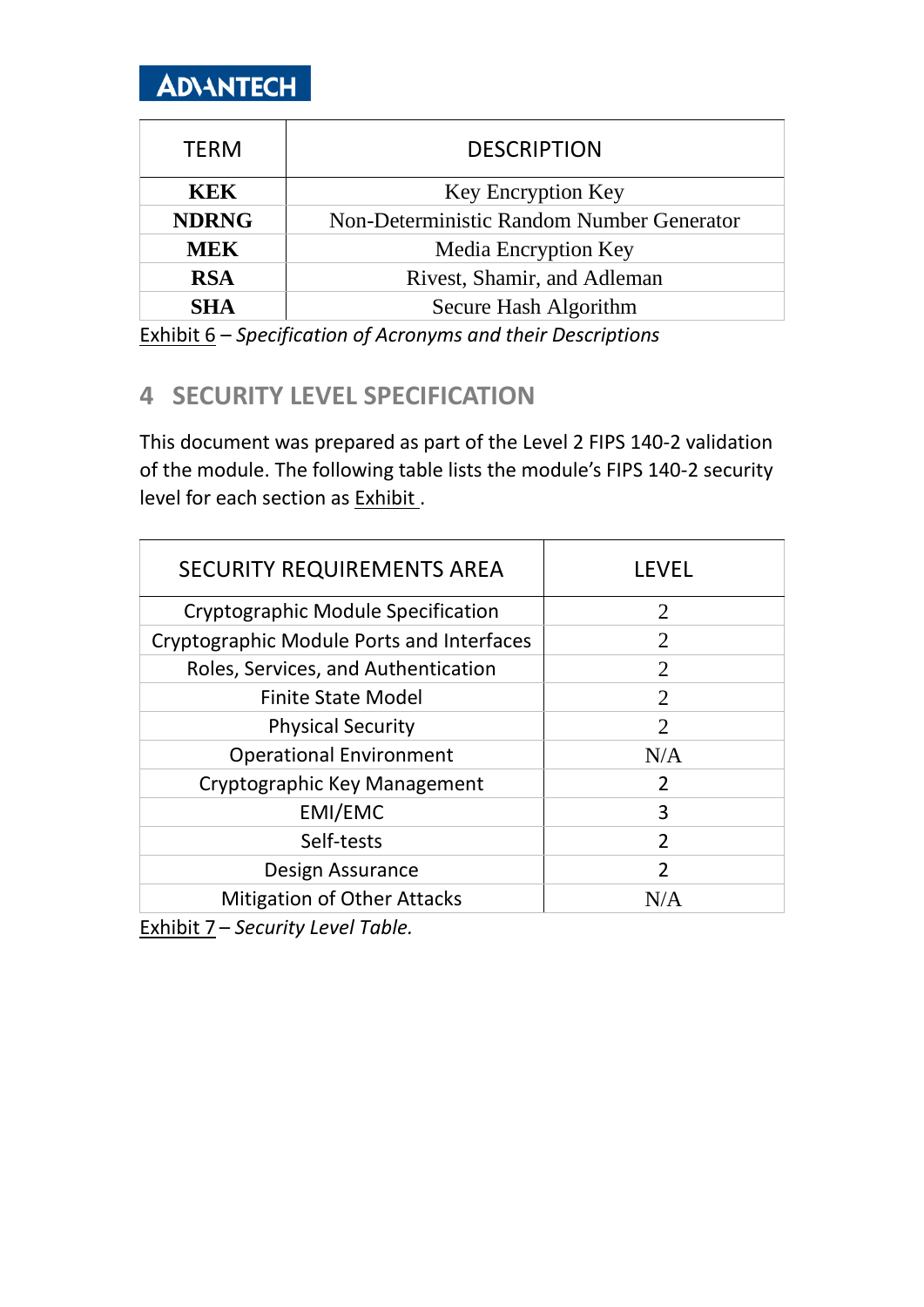# <span id="page-7-0"></span>**5 PHYSICAL PORTS AND LOGICAL INTERFACES**

The ports and interfaces of the cryptographic module are as follows:

• SATA/NVMe Connector

The following ports are disabled during the manufacturing process and physically protected by the module's physical security mechanisms. Therefore, they are considered latent-functionality and not available when operating in FIPS mode or non-FIPS mode:

- JTAG
- UART

[Exhibit](#page-7-3) shows how the module's physical interfaces map to the logical interfaces defined in FIPS 140-2.

| PHYSICAL PORT              | <b>LOGICAL INTERFACE</b> |
|----------------------------|--------------------------|
| <b>SATA/NVMe Connector</b> | Data Input               |
| <b>SATA/NVMe Connector</b> | Control Input            |
| <b>SATA/NVMe Connector</b> | Data Output              |
| <b>SATA/NVMe Connector</b> | <b>Status Output</b>     |
| <b>SATA/NVMe Connector</b> | Power                    |

<span id="page-7-3"></span>Exhibit 8 *- Specification of Cryptographic Module Physical Ports and Logical Interfaces*

#### <span id="page-7-2"></span><span id="page-7-1"></span>**6 SECURITY RULES**

#### **6.1 NON-APPROVED MODE OF OPERATION**

The moment the module is shipped from the factory, in this fresh out-ofbox state the module is in a non-approved mode of operation. The Cryptographic Officer shall follow the requirements defined in the Security Policy including following the initialization procedures in section 6.2 to initialize the module into a FIPS Approved mode of operation

In the non-approved mode of operation, the module supports the following services and algorithms: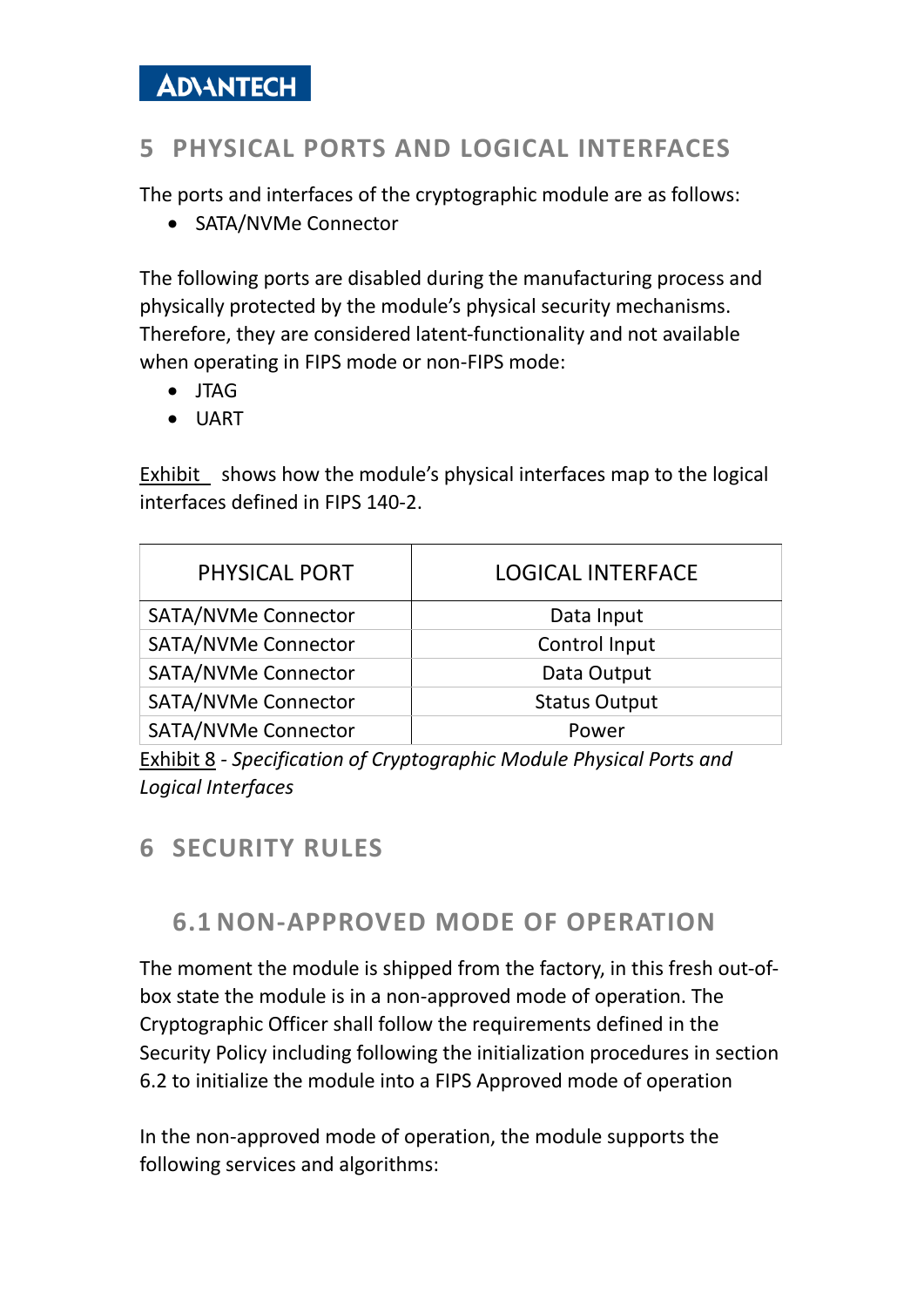

| <b>ROLE</b>                 | <b>SERVICE</b>                      | <b>ALGORITHMS</b>       |
|-----------------------------|-------------------------------------|-------------------------|
| <b>Unauthenticated Role</b> | Power Cycle                         | N/A                     |
| <b>Unauthenticated Role</b> | <b>Generate Random Number</b>       | DRBG (non-compliant)    |
| <b>Unauthenticated Role</b> | <b>Show Status</b>                  | N/A                     |
| Anybody                     | <b>TCG Get MBR</b>                  | N/A                     |
| <b>Unauthenticated Role</b> | Reset                               | N/A                     |
| <b>Unauthenticated Role</b> | Return to uninitialized             | DRBG (non-compliant)    |
|                             | state(PSID)                         | AES-XTS (non-compliant) |
|                             |                                     | AES-KW (non-compliant)  |
| <b>Unauthenticated Role</b> | Show FIPS approve mode state        | N/A                     |
| Anybody                     | <b>TCG Get MSID</b>                 | N/A                     |
| Anybody                     | <b>TCG Session Control</b>          | HMAC (non-compliant)    |
|                             |                                     | SHA (non-compliant)     |
|                             |                                     | PBKDF (non-compliant)   |
| Unauthenticated Role        | <b>SATA Standard</b>                | N/A                     |
| <b>Unauthenticated Role</b> | <b>NVMe Standard</b>                | N/A                     |
| <b>Unauthenticated Role</b> | User Data Read/Write                | AES-XTS (non-compliant) |
| <b>Unauthenticated Role</b> | <b>TCG Session Control</b>          | N/A                     |
| <b>Unauthenticated Role</b> | Non User Data Output                | N/A                     |
| <b>Unauthenticated Role</b> | Non User Data Input                 | N/A                     |
| <b>Unauthenticated Role</b> | Configuration                       | N/A                     |
| <b>Unauthenticated Role</b> | Self-Test                           | N/A                     |
| <b>Unauthenticated Role</b> | Show Status(DAS)                    | N/A                     |
| Cryptographic Officer       | <b>TCG Activate</b>                 | AES-KW (non-compliant)  |
| (Drive Owner)               |                                     |                         |
| Cryptographic Officer,      | <b>TCG Set PIN</b>                  | SHA (non-compliant)     |
| User                        |                                     |                         |
| Cryptographic Officer,      | <b>TCG Gen Key</b>                  | DRBG (non-compliant)    |
| User                        |                                     |                         |
| Cryptographic Officer       | <b>TCG Enable/Disable Authority</b> | N/A                     |
| Cryptographic Officer       | <b>TCG Set/Get LBA</b><br>Range     | N/A                     |
| Cryptographic Officer,      | TCG Lock / Unlock LBA Range         | AES-XTS (non-compliant) |
| User                        |                                     | AES-KW (non-compliant)  |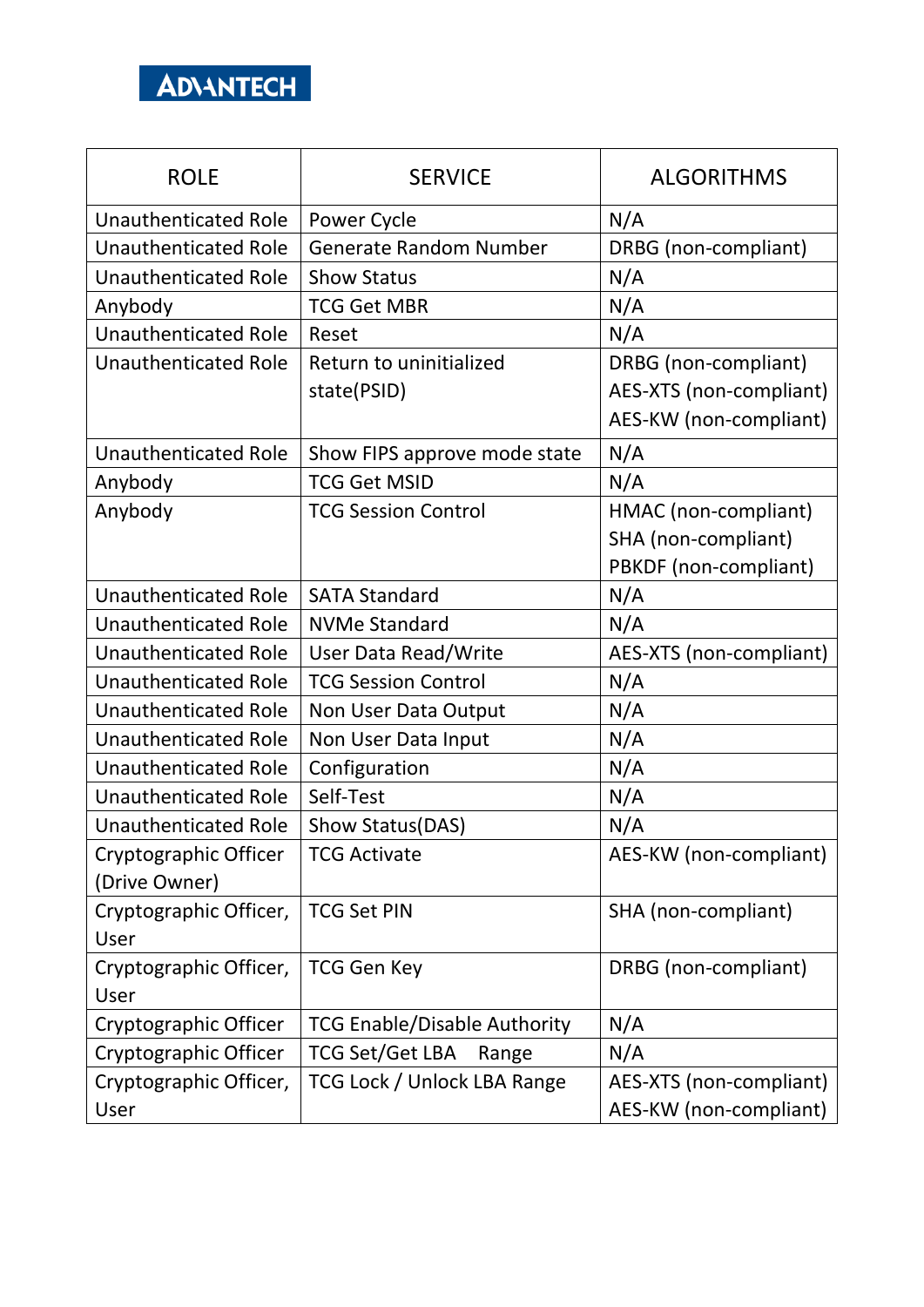| <b>ROLE</b>           | <b>SERVICE</b>                     | <b>ALGORITHMS</b>                                                         |
|-----------------------|------------------------------------|---------------------------------------------------------------------------|
| Cryptographic Officer | Return to uninitialized state      | DRBG (non-compliant)<br>AES-XTS (non-compliant)<br>AES-KW (non-compliant) |
| Cryptographic Officer | <b>TCG Set MBR</b>                 | N/A                                                                       |
| Cryptographic Officer | <b>TCG SET/GET DataStore</b>       | N/A                                                                       |
| Cryptographic Officer | <b>TCG SET ACE</b>                 | N/A                                                                       |
| Cryptographic Officer | <b>TCG Enable/Disable MBR Mode</b> | N/A                                                                       |

Exhibit 9 – *Non-Approved Mode Services*

#### NOTE:

Unauthenticated Role is a role who is eligible for making use of non-TCG OPAL commands.

Anybody is a role who is able to use the TCG OPAL command based services (as listed in Exhibit 11) without password.

#### <span id="page-9-0"></span>**6.2 SECURITY INITIALIZATION**

Cryptographic Officer (Drive Owner) needs to follow these steps to initialize the cryptographic module into FIPS approved mode after having received the Advantech SSD drive.

- 1. Examine the tamper evidence and check the module has not been tampered.
- 2. StartSession SID of AdminSP with MSID password, and then set new password for SID password. The new password shall be at least 20 bytes.
- 3. Disable AdminSP "Makers" Authority.
- 4. Execute TCG activate command to have the module enter TCG active mode.
- 5. StartSession Admin1 of LockingSP with new password of SID in Step2, and then set new password for Admin1-4 passwords and User1-9 passwords of LockingSP. The new passwords shall be at least 20 bytes.
- 6. Configure all LockingRanges of LockinSP by setting ReadLockEnabled and WriteLockEnabled columns to TRUE.
- 7. Power cycle the module.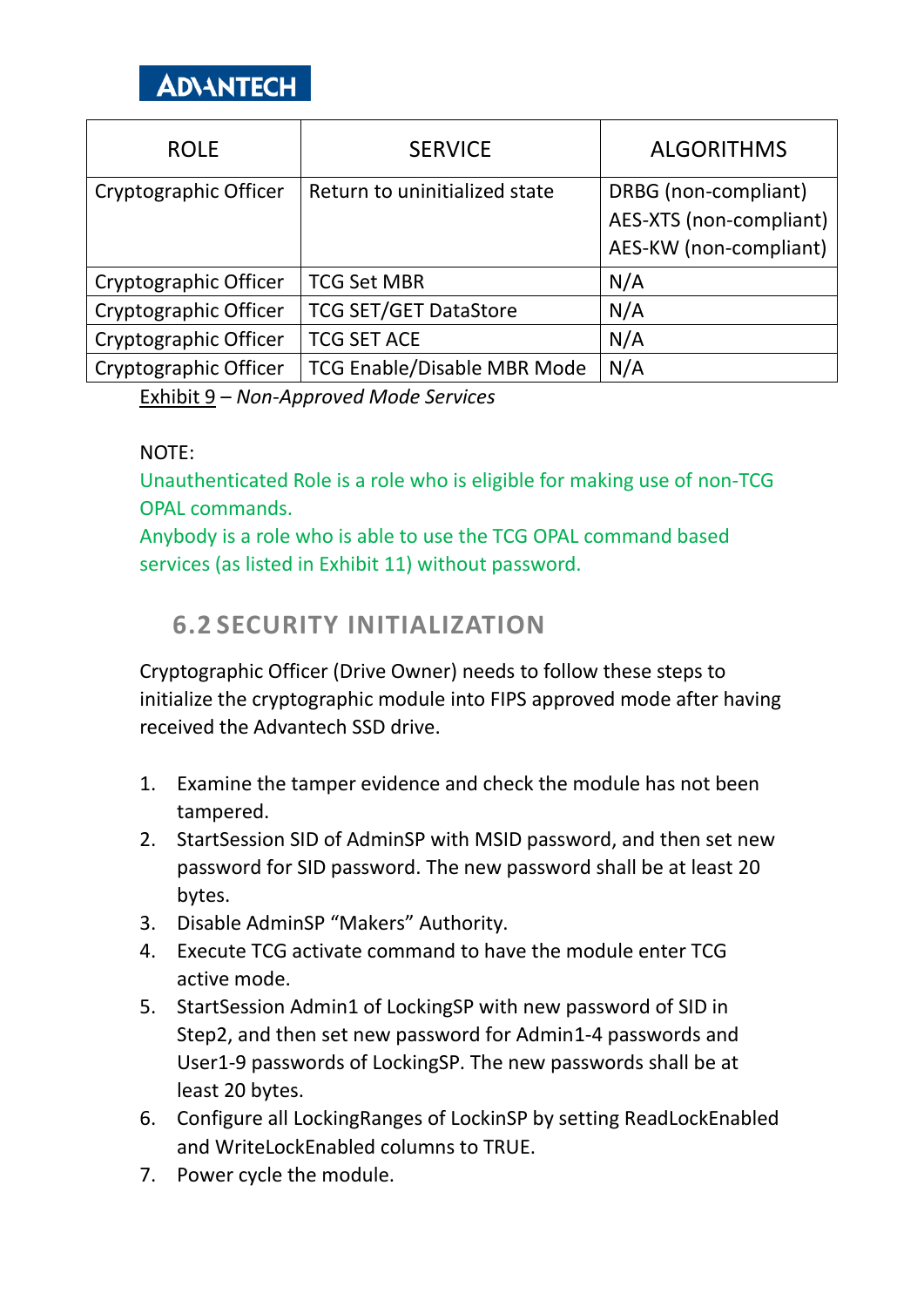- 8. Check if the module is in the FIPS approved mode by using the Identify command response data byte 506 bit1 (SATA) or the Identify controller command response data byte 4093 bit1 (NVMe). The bit1 shall be set to 1.
- 9. Check the module's firmware version using the Identify command response data dword 23-26 (SATA) or the Identify controller command response data byte 64-71 (NVME). The firmware version shall be an approved version as per Exhibit 1 above.

NOTE: New firmware versions within the scope of this validation must be validated through the FIPS 140-2 CMVP. Any other firmware loaded into this module that is not reflected in Exhibit 1 above is out of the scope of this validation and requires a separate FIPS 140-2 validation.

After following these steps the drive is in the FIPS approved mode of operation.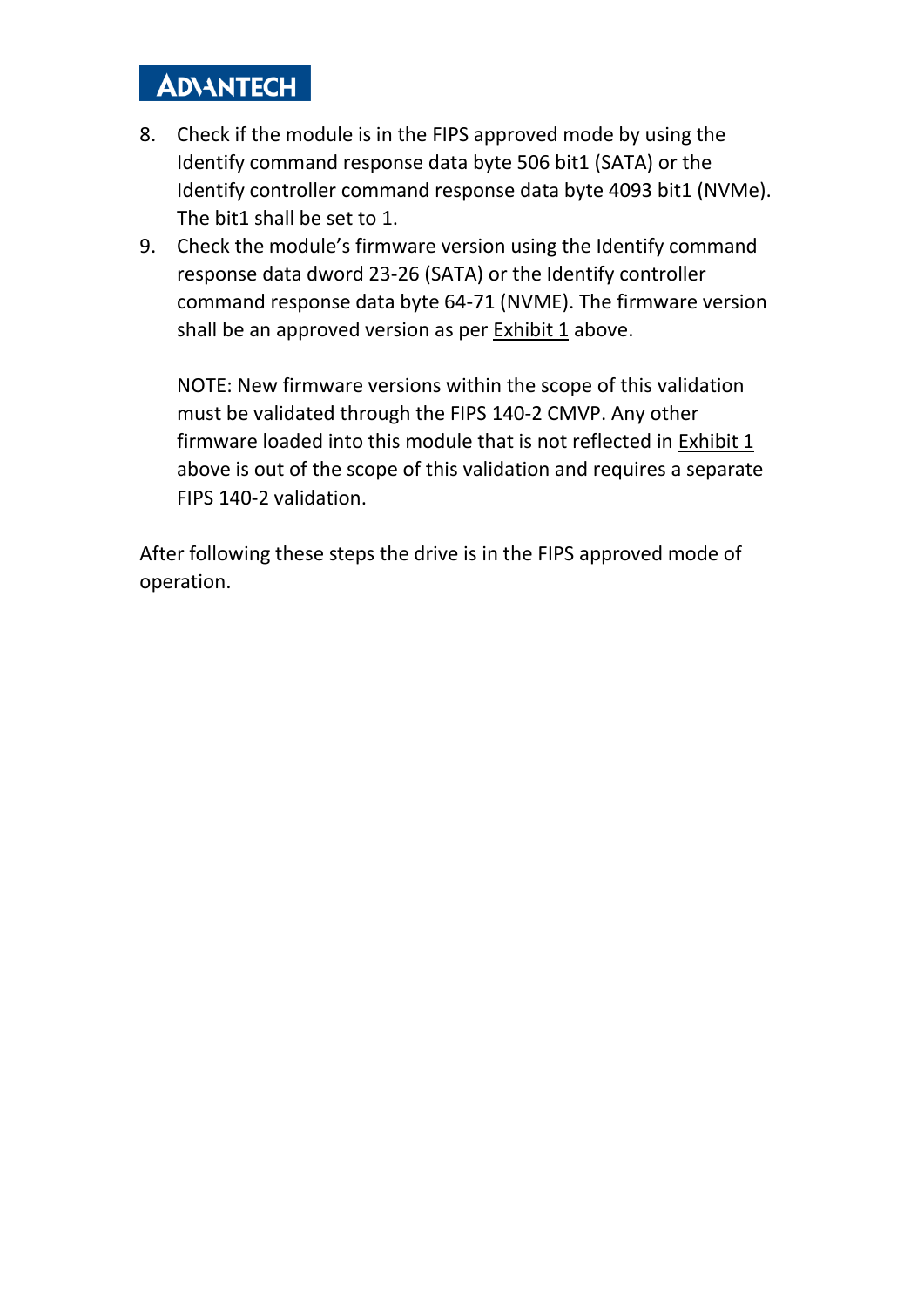# <span id="page-11-0"></span>**6.3 FIPS-APPROVED MODE OF OPERATION**

Once the Cryptographic Officer has followed the initialization procedures in section 6.2, the module is in a FIPS-approved mode of operation. Any violation of section 6.2 or other requirements specified in the Security Policy will place this module in a non-approved mode of operation.

In the FIPS-approved mode of operation the module shall adhere to the following rules:

- 1. Operators shall not use passwords less than 20 bytes.
- 2. The module generates at a minimum 256 bits of entropy for use in key generation.
- 3. The cryptographic module satisfies the requirements of FIPS 140-2 IG A.9 (ex:. key  $1 \neq$  key 2).
- 4. The cryptographic module shall not output CSPs in any form.
- 5. The cryptographic module enters the FIPS Error State upon failure of self-tests and the module ceases to provide cryptographic services and inhibits all data outputs.
- 6. The approved DRBG shall be used for generating cryptographic keys.
- 7. The cryptographic module shall enforce role-based authentication for security relevant services.
- 8. The cryptographic module shall enforce a limited operational environment by the secure firmware load test using RSA-2048 with SHA-256.
- 9. An operator can invoke on demand power-on self tests by power cycling the module.
- 10. Data output interface is inhibited when module is performing self-test and when the module is in an Error State.
- 11. Data output interface is logically disconnected when module is performing key generation or zeroization processes.
- 12. Caveat: The module generates cryptographic keys whose strengths are modified by available entropy.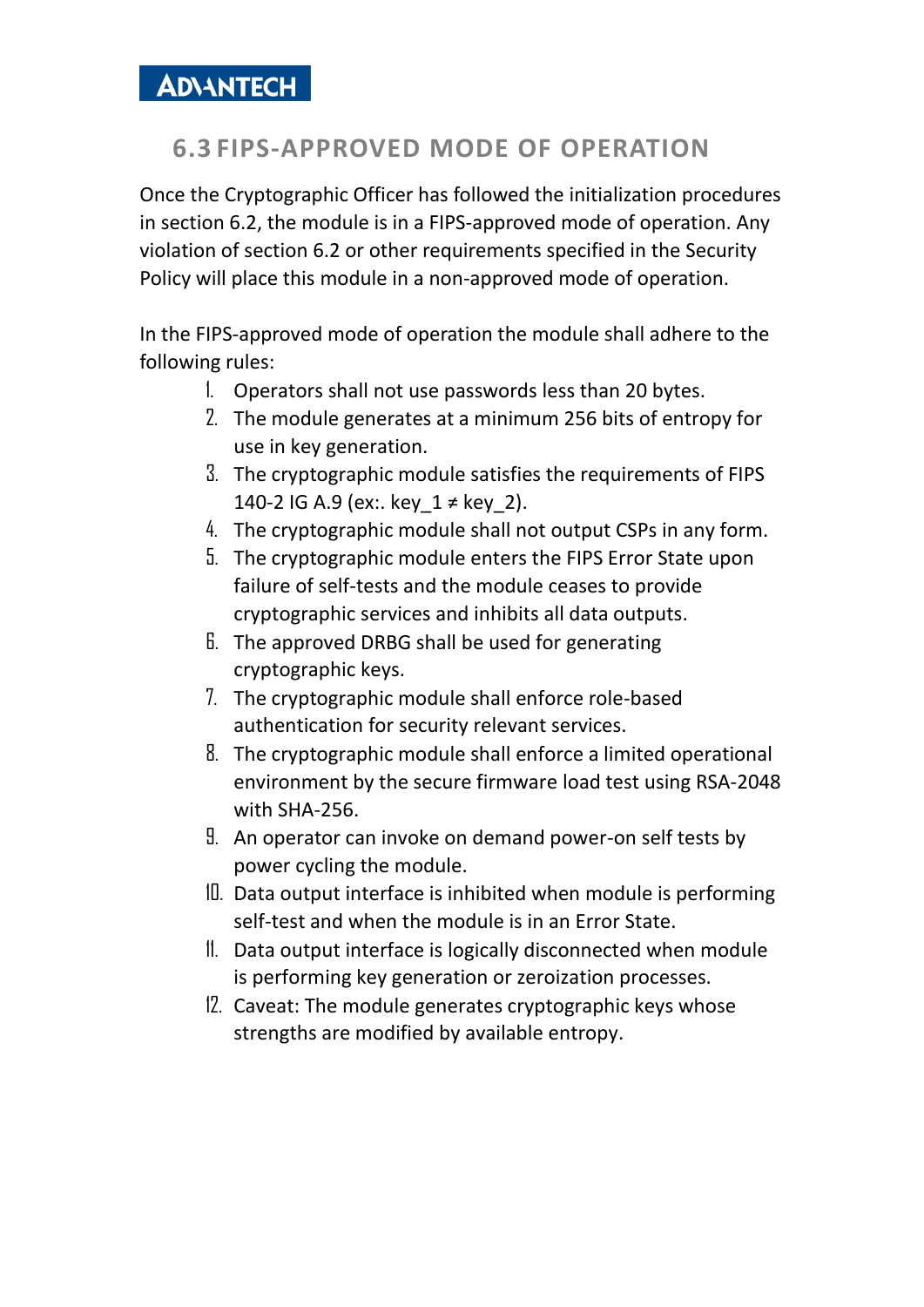### <span id="page-12-0"></span>**6.4 CRYPTOGRAPHIC OFFICER GUIDANCE**

- 1. Periodically examine tamper evidence, if evidence of tamper has been detected then the device must be put out of service and the Cryptographic Officer (Drive Owner) shall be notified.
- 2. When first executing StartSession with the password provided by Cryptographic Officer (Drive Owner), the Cryptographic Officer (CO) needs to change to a new password for the CO himself and the password must contain at least 20 bytes.

### <span id="page-12-1"></span>**6.5 USER GUIDANCE**

1. When first executing StartSession with the password which was provided by CO, user needs to change to a new user password and the password must contain at least 20 bytes.

# <span id="page-12-2"></span>**6.6 SELF TESTS**

When self tests fail, module either enters the Boot Code Fail Loop State or the FIPS error state in which it ceases to provide any services to the host and where the error can only be cleared by power-cycling of the module.

FIPS Error State: When module enters FIPS Error State, the module can't service any host commands and the DAS signal pin will toggle at a 1Hz frequency. (The DAS signal default is high.)

Boot Code Fail Loop State: When module enters Boot Code Fail Loop State, the module is not accessible by the host. This is an implicit status as no service nor command input will be processed and the data output and status output interfaces are inhibited.

Note: For different form factor, the assigned DAS PIN number is: SQFlash 840F 2.5" SATA SSD (PIN#18) SQFlash 840F M.2 2280 SATA SSD (PIN#10) SQFlash 920F M.2 2280 NVMe SSD (PIN#10)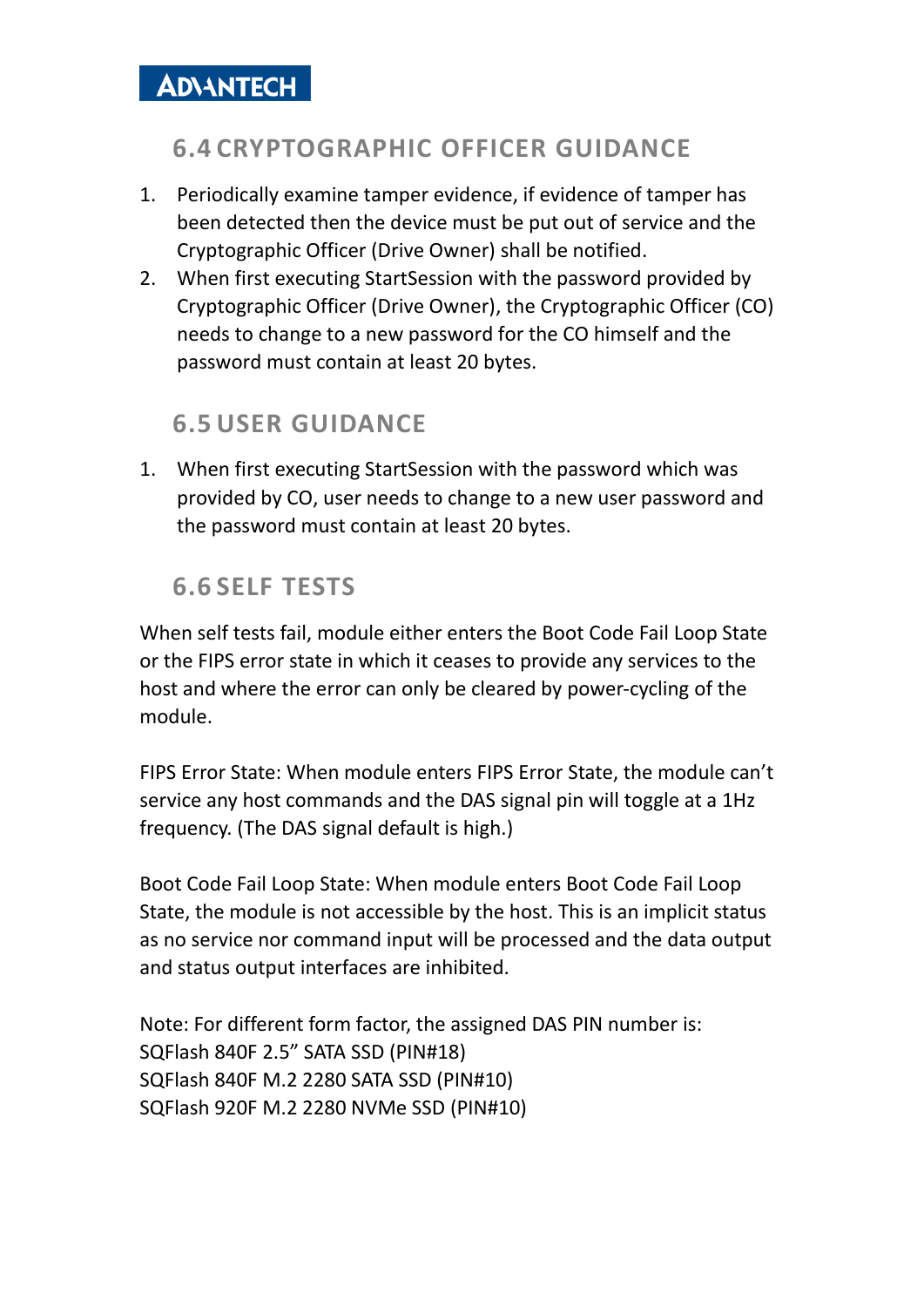#### **6.6.1 POWER UP SELF TESTS**

<span id="page-13-0"></span>

| <b>Function</b>                     | Description                                                                                | <b>Failure Handle</b>               |
|-------------------------------------|--------------------------------------------------------------------------------------------|-------------------------------------|
| Rom Code SHA 256 bit                | <b>KAT</b><br>Mode: SHA-256                                                                | Boot Code Fail Loop<br><b>State</b> |
| Rom Code RSA 2048 bit               | <b>KAT</b><br>Mode: RSA 2048 SHA-<br>256 PSS Signature<br>Verification                     | Boot Code Fail Loop<br><b>State</b> |
| <b>Boot Loader Integrity</b>        | <b>Firmware Integrity Test</b><br>Mode: RSA 2048 SHA-<br>256 PSS Signature<br>Verification | Boot Code Fail Loop<br><b>State</b> |
| <b>Firmware Integrity</b>           | <b>Firmware Integrity Test</b><br>Mode: RSA 2048 SHA-<br>256 PSS Signature<br>Verification | <b>FIPS Error State</b>             |
| Firmware AES XTS 256 bit<br>Encrypt | <b>KAT</b><br>Mode: AES-XTS-256                                                            | <b>FIPS Error State</b>             |
| Firmware AES XTS 256 bit<br>Decrypt | <b>KAT</b><br>Mode: AES-XTS-256                                                            | <b>FIPS Error State</b>             |
| Firmware SHA 256 bit                | <b>KAT</b><br>Mode: SHA-256                                                                | <b>FIPS Error State</b>             |
| Firmware SHA 512 bit                | <b>KAT</b><br>Mode: SHA-512                                                                | <b>FIPS Error State</b>             |
| Firmware HMAC SHA 256<br>bit        | <b>KAT</b><br>Mode: HMAC SHA-256                                                           | <b>FIPS Error State</b>             |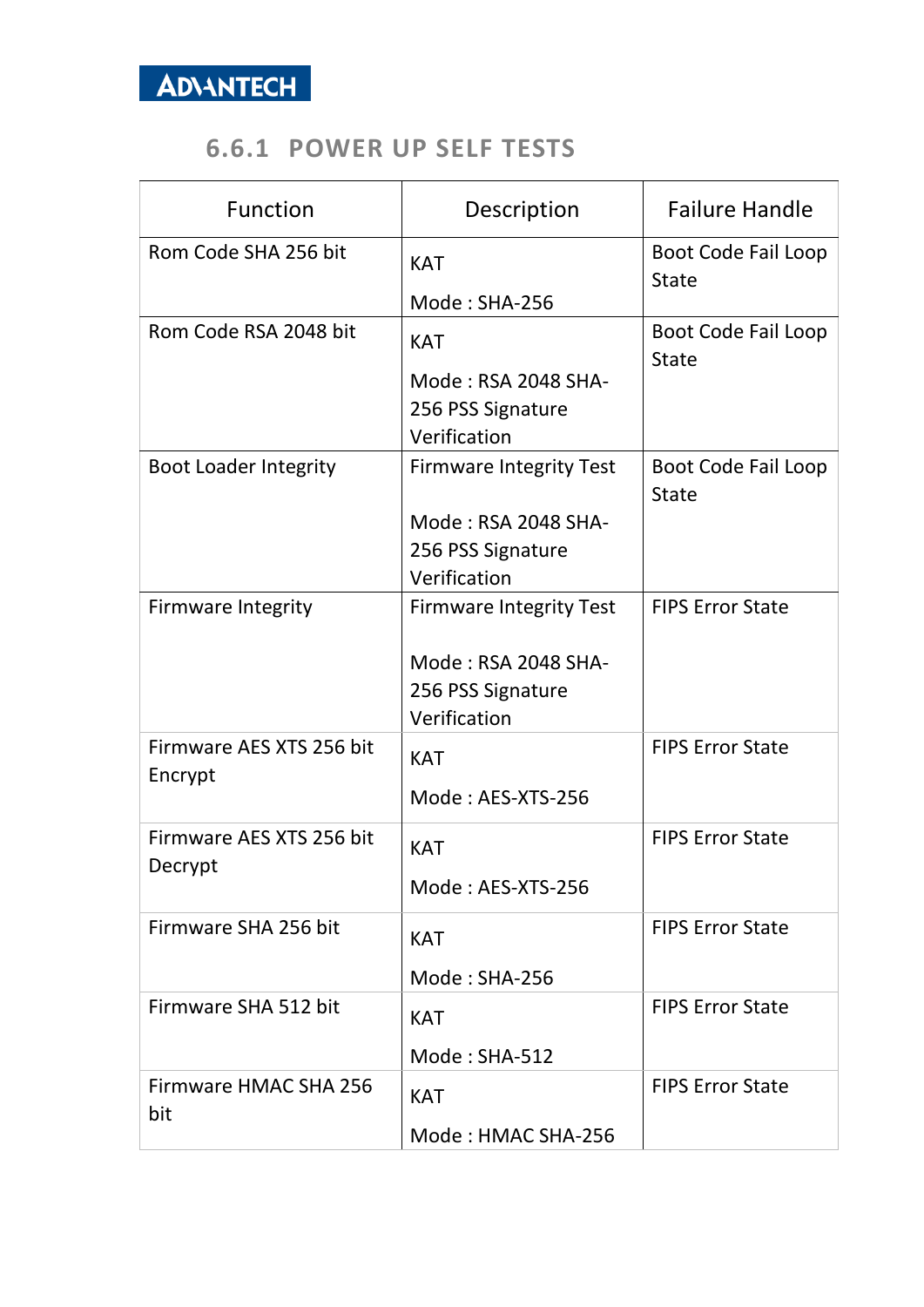

| <b>Function</b>                             | Description                                                                          | <b>Failure Handle</b>   |
|---------------------------------------------|--------------------------------------------------------------------------------------|-------------------------|
| Firmware AES Key Wrap                       | <b>KAT</b><br>Mode: AES-KW-256                                                       | <b>FIPS Error State</b> |
| Firmware AES Key Unwrap                     | <b>KAT</b><br>Mode: AES-KW-256                                                       | <b>FIPS Error State</b> |
| <b>Firmware DRBG</b>                        | <b>KAT</b><br>Mode: HMAC-SHA-256-<br><b>DRBG</b>                                     | <b>FIPS Error State</b> |
| <b>Firmware DRBG Health</b><br><b>Tests</b> | SP 800-90A Section 11.3<br><b>Health Tests</b><br>Mode: HMAC-SHA-256-<br><b>DRBG</b> | <b>FIPS Error State</b> |
| Firmware AES CBC 256 bit<br>Encrypt         | <b>KAT</b><br>Mode: AES-CBC-256                                                      | <b>FIPS Error State</b> |
| Firmware AES CBC 256 bit<br>Decrypt         | <b>KAT</b><br>Mode: AES-CBC-256                                                      | <b>FIPS Error State</b> |
| Firmware SP 800-132<br><b>PBKDF</b>         | <b>KAT</b><br>Mode: HMAC-SHA-256                                                     | <b>FIPS Error State</b> |

Exhibit 10 - *Power Up Self Tests*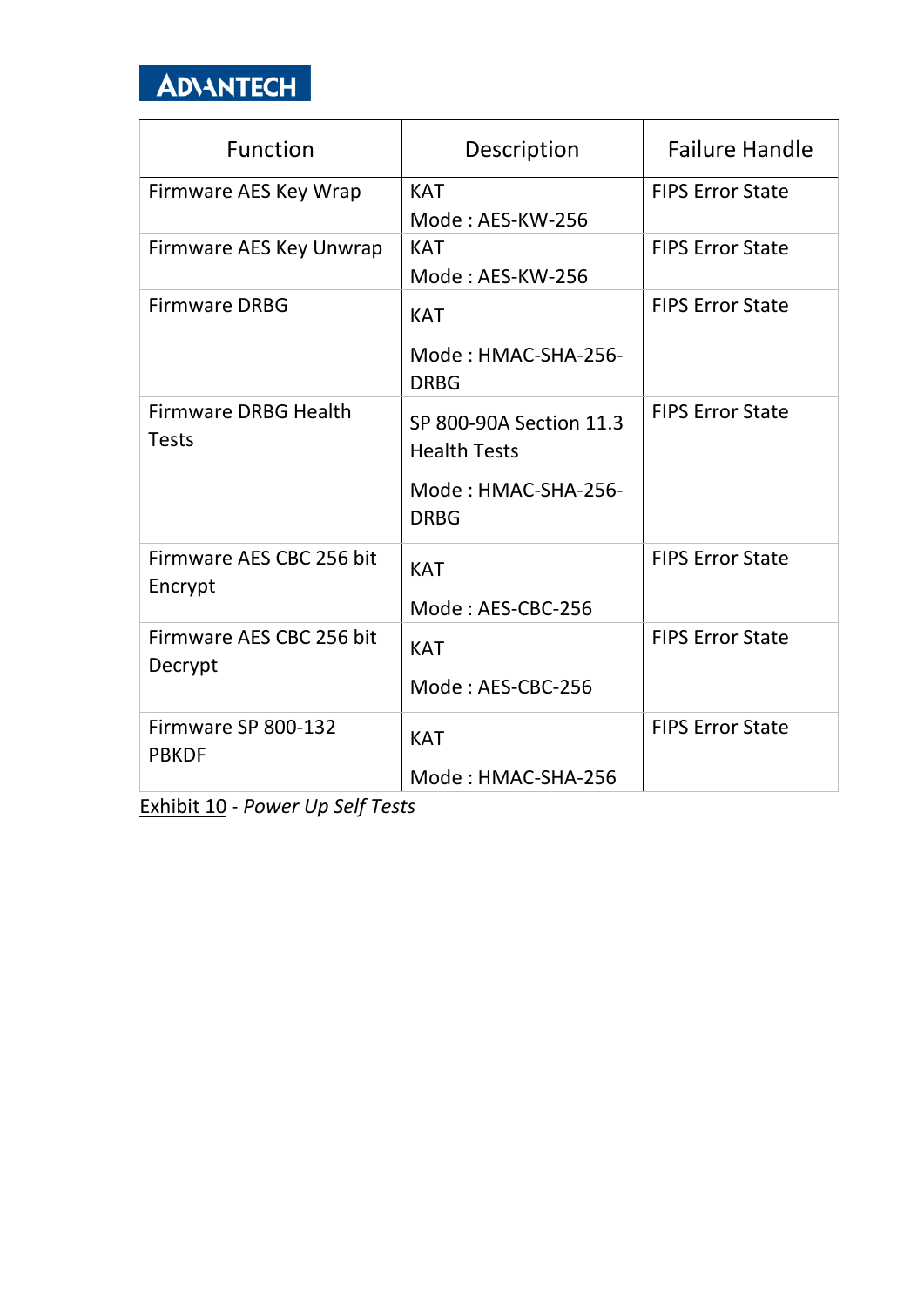## **6.6.2 CONDITIONAL SELF TESTS**

<span id="page-15-0"></span>

| <b>Function</b>                | Description                    | <b>Failure Handle</b>   |
|--------------------------------|--------------------------------|-------------------------|
| <b>DRBG</b>                    | <b>Conditional: Continuous</b> | <b>FIPS Error State</b> |
|                                | <b>RNG test for DRBG</b>       |                         |
| <b>NDRNG</b>                   | <b>Conditional: Continuous</b> | <b>FIPS Error State</b> |
|                                | <b>RNG test for NDRNG</b>      |                         |
| <b>Firmware Download Check</b> | Conditional: RSA 2048          | Abort the               |
|                                | SHA-256 PSS Signature          | Microcode               |
|                                | Verification                   | Download                |
|                                |                                | command and             |
|                                |                                | discard the new         |
|                                |                                | image. FW will          |
|                                |                                | perform an              |
|                                |                                | additional RSA 2048     |
|                                |                                | SHA-256 PSS KAT to      |
|                                |                                | attempt error           |
|                                |                                | recovery. If the KAT    |
|                                |                                | fails, module           |
|                                |                                | immediately enters      |
|                                |                                | the FIPS error state.   |
|                                |                                | If the KAT succeeds     |
|                                |                                | module is               |
|                                |                                | operational.            |

Exhibit 11 – *Conditional Self Tests*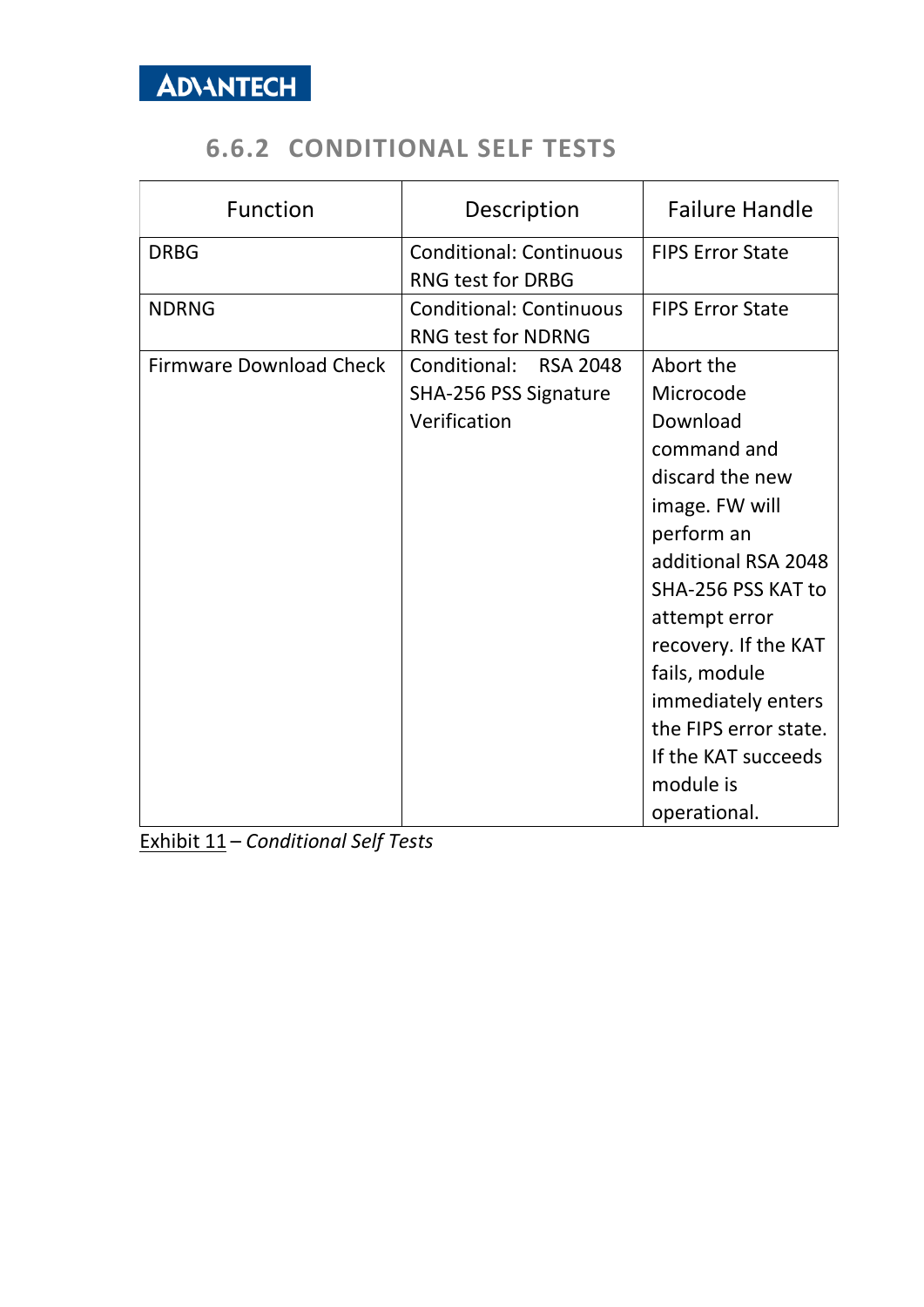

#### <span id="page-16-0"></span>**7 CRITICAL SECURITY PARAMETERS, PUBLIC KEYS, AND**

**PRIVATE KEYS**

The module supports the following CSPs and Public Keys as defined in [Exhibit](#page-18-0) below.

| CSP or                                      | <b>Type</b>                                               | Generation                                          | <b>Storage</b>                                                                                                       | Zeroization                                                                                                                          |
|---------------------------------------------|-----------------------------------------------------------|-----------------------------------------------------|----------------------------------------------------------------------------------------------------------------------|--------------------------------------------------------------------------------------------------------------------------------------|
| Public Key                                  |                                                           |                                                     |                                                                                                                      |                                                                                                                                      |
| Data Encryption<br>Key (DEK)                | AES-XTS-256                                               | SP800-90A<br>HMAC-SHA-<br>256-DRBG                  | Encrypted by Key<br>Encryption Key and<br>stored in NAND<br>Plaintext in DRAM and<br>registers                       | Actively<br>overwritten in<br>all storage<br>locations via<br>"Return to<br>uninitialized<br>state" and<br>"TCG Gen Key"<br>services |
| User Key<br><b>Encryption Key</b><br>(UKEK) | <b>AES-KW-256</b>                                         | SP800-90A<br>HMAC-<br><b>SHA256-</b><br><b>DRBG</b> | <b>Encrypted by PBKDF</b><br>Master Key with AES-KW-<br>256 and stored in NAND<br>Plaintext in DRAM and<br>registers | Actively<br>overwritten in<br>all storage<br>locations via<br>"Return to<br>uninitialized<br>state" service                          |
| <b>PBKDF</b><br>Master Key                  | <b>Keying</b><br><b>Material for</b><br><b>AES-KW-256</b> | SP800-132<br><b>PBKDF</b>                           | Plaintext in DRAM and<br>registers                                                                                   | Actively<br>overwritten in<br><b>DRAM</b> and<br>registers after<br>each use and<br>by "Return to<br>uninitialized<br>state" service |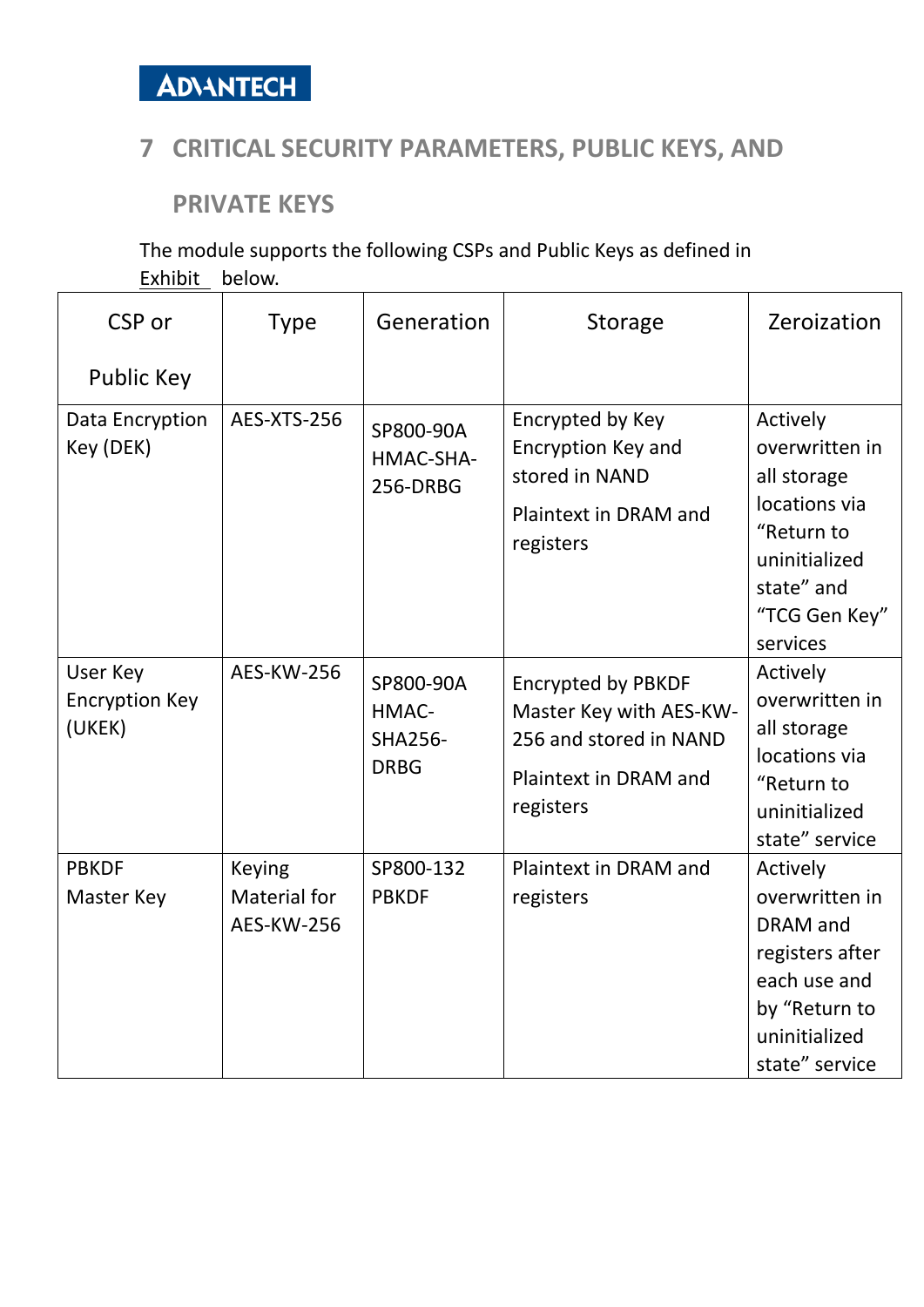| CSP or                | <b>Type</b>          | Generation        | <b>Storage</b>         | Zeroization           |
|-----------------------|----------------------|-------------------|------------------------|-----------------------|
| Public Key            |                      |                   |                        |                       |
| Operator              | 20 - 32 byte         | $N/A -$           | SHA-512 stored in NAND | Plaintext             |
| Password              | Password             | Generated         |                        | values are            |
| (Crypto Officer       |                      | outside of the    | Plaintext in DRAM and  | actively              |
| Password/User         |                      | module            | registers              | overwritten           |
| Password              |                      |                   |                        | when                  |
|                       |                      |                   |                        | executing "TCG        |
|                       |                      |                   |                        | Session               |
|                       |                      |                   |                        | Control"              |
|                       |                      |                   |                        | service with          |
|                       |                      |                   |                        | <b>End of Session</b> |
|                       |                      |                   |                        | command               |
| <b>PBKDF Internal</b> | SP800-132            | SP800-132         | Plaintext in DRAM and  | Actively              |
| <b>State</b>          | <b>PBKDF</b> with    | <b>PBKDF</b> with | registers              | overwritten in        |
|                       | HMAC-SHA-            | HMAC-SHA-         |                        | DRAM and              |
|                       | 256                  | 256               |                        | registers after       |
|                       |                      |                   |                        | each use and          |
|                       |                      |                   |                        | by "Return to         |
|                       |                      |                   |                        | uninitialized         |
|                       |                      |                   |                        | state" service        |
| Seed Material of      | <b>Entropy Input</b> | <b>NDRNG</b>      | Plaintext in DRAM and  | Actively              |
| SP800-90A             | and Nonce            |                   | registers              | overwritten in        |
|                       | for                  |                   |                        | DRAM and              |
|                       | SP800-90A            |                   |                        | registers after       |
|                       | HMAC-SHA-            |                   |                        | each use and          |
|                       | 256-DRBG             |                   |                        | by "Return to         |
|                       |                      |                   |                        | uninitialized         |
|                       |                      |                   |                        | state" service        |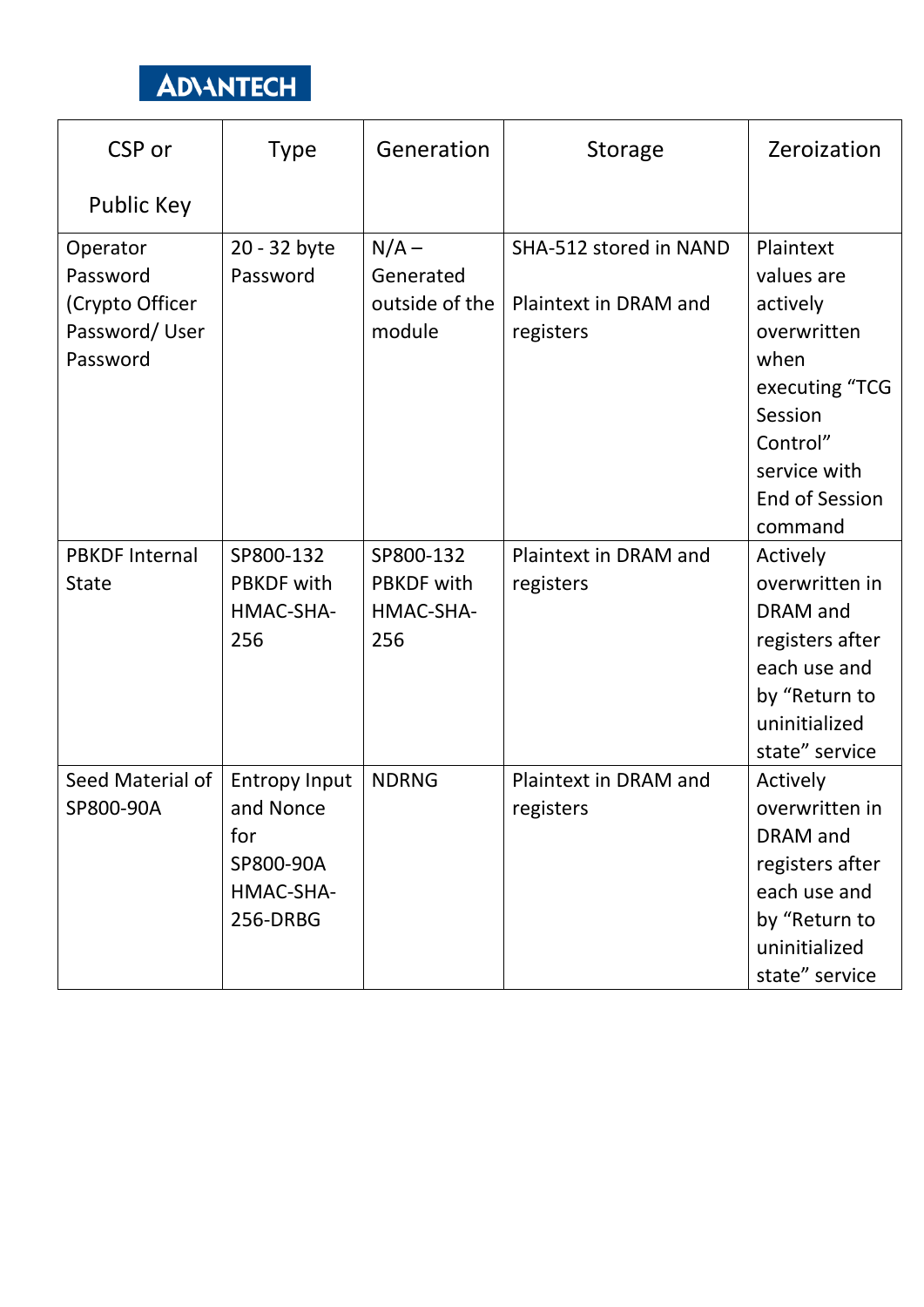

| CSP or                         | <b>Type</b>                                         | Generation                                       | <b>Storage</b>                                                                                        | Zeroization                                                                                                 |
|--------------------------------|-----------------------------------------------------|--------------------------------------------------|-------------------------------------------------------------------------------------------------------|-------------------------------------------------------------------------------------------------------------|
| <b>Public Key</b>              |                                                     |                                                  |                                                                                                       |                                                                                                             |
| Internal State of<br>SP800-90A | V and Key for<br>SP800-90A<br>HMAC-SHA-<br>256-DRBG | SP800-90A<br>HMAC-SHA-<br>256-DRBG               | Plaintext in DRAM and<br>registers                                                                    | Actively<br>overwritten in<br>DRAM and<br>registers after<br>each use and<br>by "Return to<br>uninitialized |
| RSA Code Sign<br>Public Key    | <b>RSA-2048</b>                                     | $N/A -$<br>Generated<br>outside of the<br>module | Plaintext in DRAM and<br>registers<br>SHA-256 message digest<br>value is stored in OTP-<br><b>ROM</b> | state" service<br>N/A                                                                                       |

<span id="page-18-0"></span>Exhibit 12- List of CSPs

Note: In accordance with FIPS 140-2 IG D.12, the cryptographic module performs Cryptographic Key Generation (CKG) as per SP 800-133 (Vendor Affirmed). The resulting generated symmetric keys are the unmodified output from SP 800-90A DRBG.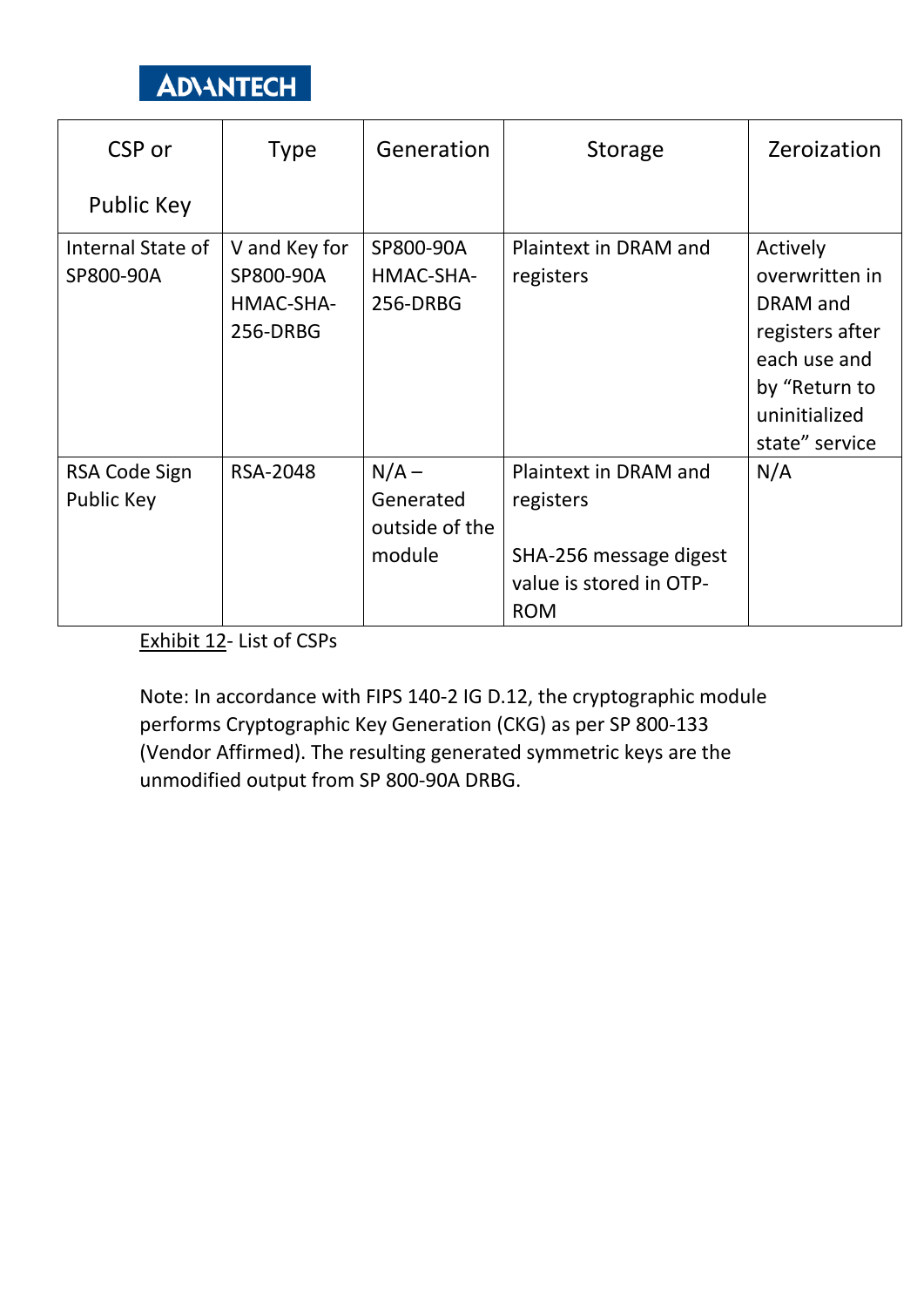#### <span id="page-19-0"></span>**8 IDENTIFICATION AND AUTHENTICATION POLICY**

| <b>ROLE</b>                            | <b>AUTHENTICATION</b> | <b>AUTHENTICATION</b> |
|----------------------------------------|-----------------------|-----------------------|
|                                        | <b>TYPE</b>           | <b>DATA</b>           |
| Cryptographic Officer (Drive<br>Owner) | Role Base             | Password              |
| Cryptographic Officer                  | Role Base             | Password              |
| User                                   | Role Base             | Password              |
| Firmware Download Role                 | <b>Identity Base</b>  | RSA-PSS-2048 with     |
|                                        |                       | <b>SHA-256</b>        |
| Unauthenticated Role                   | N/A                   | N/A                   |
| Anybody                                | N/A                   | N/A                   |

Exhibit 13 – *Identification and Authentication Policy*

Note: To assume the "Anybody" role the operator needs to execute "TCG Session Control" service with a TCG StartSession command, supplying the Anybody UID and does not need a password. "Anybody" is a TCG authority who can only perform TCG methods which are unauthenticated services but still need to use the TCG StartSession command. Hence, this role is also considered as an unauthenticated role.

For reference here is a mapping between the applicable FIPS 140-2 Roles and the corresponding TCG Authorities:

| <b>ROLE</b>                         | <b>TCG Authority</b> |
|-------------------------------------|----------------------|
| Cryptographic Officer (Drive Owner) | SID.                 |
| Cryptographic Officer               | Admin1~Admin4        |
| User                                | User1~User9          |
| Anybody                             | Anybody              |

Exhibit 14 *– TCG Authority and Role Mapping*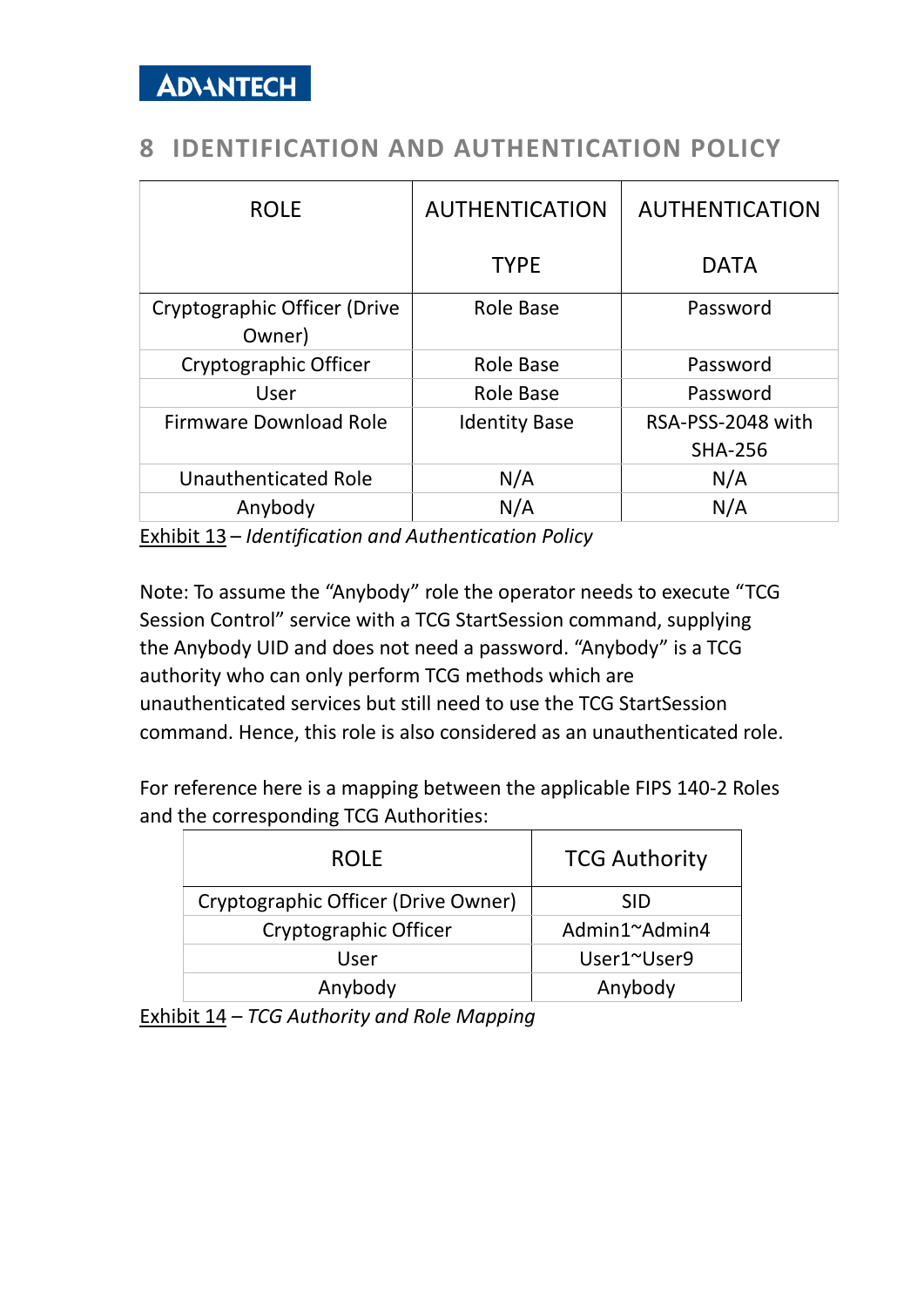Minimum password length for Cryptographic Officers and Users shall be 20 bytes with maximum password length supported being 32 bytes. Using the minimum password length, the probability of a single random attempt to succeed is  $1/(2^{160})$  which is much less than FIPS 140-2 requirement of 1/1,000,000.

Each authentication attempt takes about 2ms to complete, so within one minute  $((60*1000)/2) = 30,000$  attempts can be conducted. The probability of multiple random attempts to succeed is  $30,000/(2^{160})$ which is much less than FIPS 140-2 requirement of 1/100,000. Both single as well as multiple random attempt probabilities meet FIPS 140-2 requirement.

The authentication mechanism for Firmware Download Role is RSA-PSS-2048 with SHA-256 digital signature verification, which means a single random attempt, can succeed with the probability of  $1/2^{112}$ .

Each RSA signature verification attempt takes at least 330ms. So within one minute  $((60*1000)/330) = 181$  attempts can be conducted. Therefore, the probability of multiple random attempts to succeed in one minute is 181/2<sup>112</sup>, which is much less than the FIPS 140-2 requirement 1/100,000.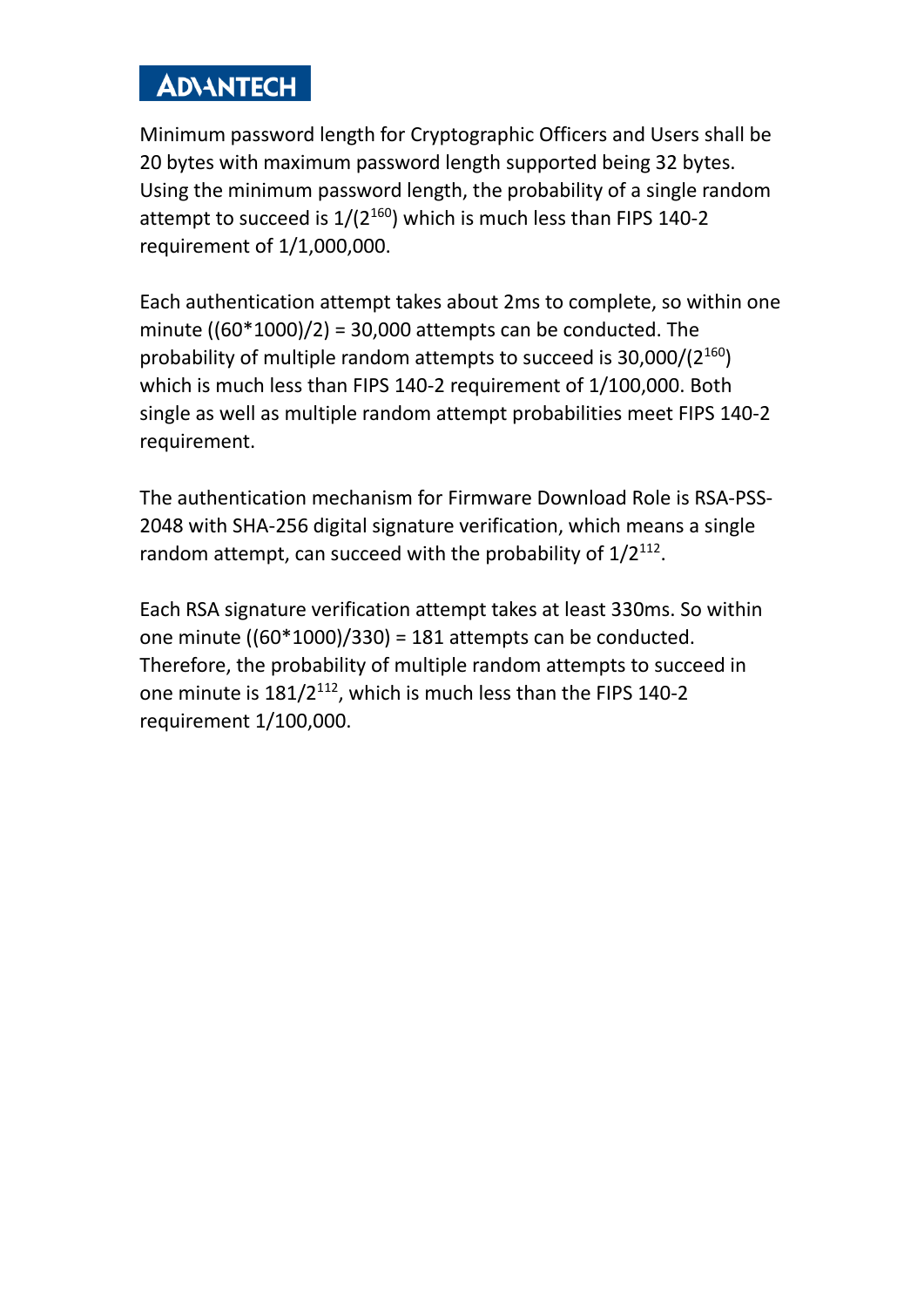

| <b>AUTHENTICATION</b>                                       | <b>STRENGTH OF MECHANISM</b>                                                                     |
|-------------------------------------------------------------|--------------------------------------------------------------------------------------------------|
| <b>MECHANISM</b>                                            |                                                                                                  |
| Password (Min: 20 bytes, Max:<br>32 Bytes)                  | The probability of successful single random<br>attempt is $1/(2^{160})$                          |
|                                                             | The probability of successful multiple<br>random attempts is $30,000/(2^{160})$ in one<br>minute |
| RSA-PSS-2048 with SHA-256<br>digital signature verification | The probability of successful single random<br>attempt is $1/2^{112}$                            |
|                                                             | The probability of successful multiple<br>random attempts is $181/2^{112}$ in one minute         |

Exhibit 15 - *Strengths of Authentication Mechanisms*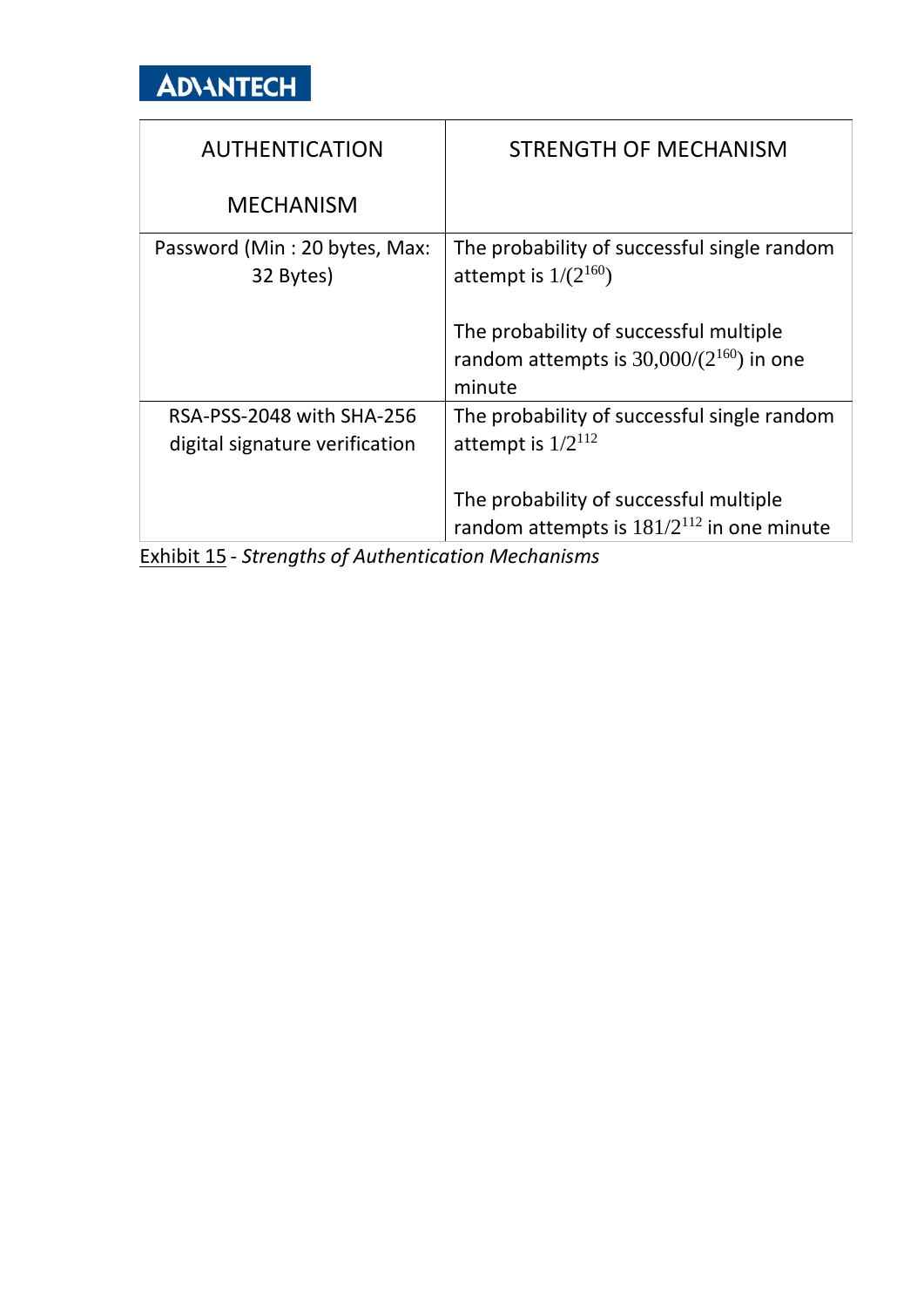

#### <span id="page-22-0"></span>**9 ACCESS CONTROL POLICY**

#### <span id="page-22-1"></span>**9.1 AUTHENTICATED SERVICES**

Type(s) of access

- R read access
- W write access
- $E e$  xecute access
- Z zeroize

| <b>ROLE</b>                               | <b>SERVICE</b>                                | <b>CSPS AND</b><br><b>PUBLIC KEYS</b>                                                                                                   | SECURITY FUNCTIONS TYPE(S) OF                                            | <b>ACCESS</b> |
|-------------------------------------------|-----------------------------------------------|-----------------------------------------------------------------------------------------------------------------------------------------|--------------------------------------------------------------------------|---------------|
| Cryptographic<br>Officer (Drive<br>Owner) | <b>TCG Activate</b>                           | <b>UKEK</b><br><b>PBKDF Master Key</b><br><b>PBKDF Internal State</b><br><b>Operator Password</b>                                       | KTS (AES-KW)<br>SHC (SHA-512)<br><b>PBKDF</b>                            | E             |
| Cryptographic<br><b>Officer</b><br>User   | <b>TCG Set PIN</b>                            | <b>PBKDF Master Key</b><br><b>PBKDF Internal State</b><br><b>Operator Password</b>                                                      | KTS (AES-KW)<br>SHC (SHA-512)<br><b>PBKDF</b>                            | W             |
| Cryptographic<br>Officer                  | TCG Gen Key                                   | Seed Material of<br>SP800-90A<br>Internal State of<br>SP800-90A<br><b>PBKDF Master Key</b><br><b>PBKDF Internal State</b><br><b>DEK</b> | <b>KTS (AES-KW)</b><br>SHC (SHA-512)<br>DRBG (HMAC DRBG)<br><b>PBKDF</b> | E             |
| User                                      |                                               | <b>DEK</b>                                                                                                                              | DRBG (HMAC_DRBG)                                                         | Z             |
| Cryptographic<br>Officer                  | <b>TCG</b><br>Enable/Disable N/A<br>Authority |                                                                                                                                         | N/A                                                                      | N/A           |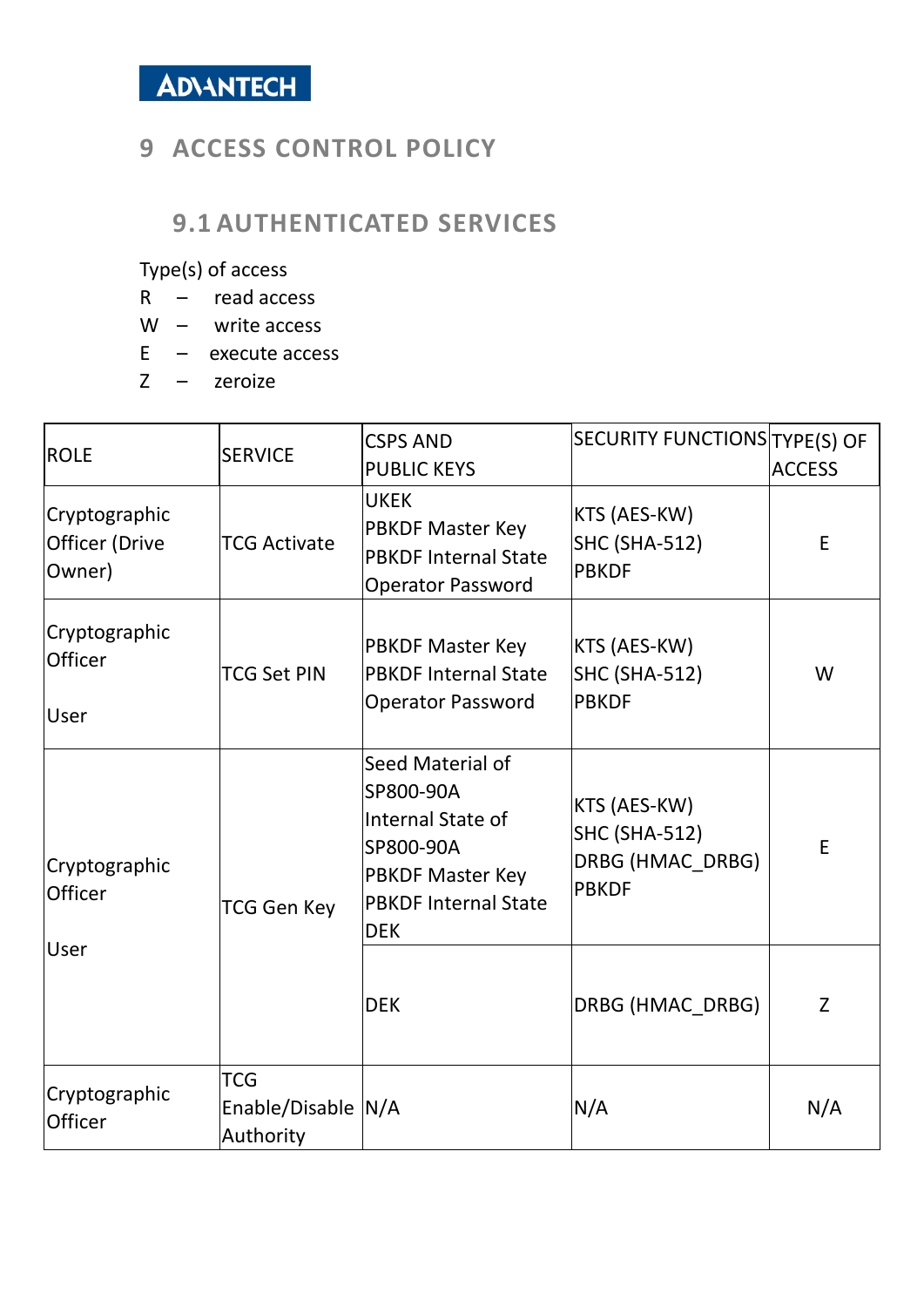| <b>ROLE</b>                      | <b>SERVICE</b>                                      | <b>CSPS AND</b><br><b>PUBLIC KEYS</b>                                                                                                                                              | SECURITY FUNCTIONS TYPE(S) OF                                            | <b>ACCESS</b> |
|----------------------------------|-----------------------------------------------------|------------------------------------------------------------------------------------------------------------------------------------------------------------------------------------|--------------------------------------------------------------------------|---------------|
| Cryptographic<br>Officer         | <b>TCG Set/Get</b><br><b>LBA</b><br>Range           | N/A                                                                                                                                                                                | N/A                                                                      | N/A           |
| Cryptographic<br>Officer<br>User | TCG Lock /<br><b>Unlock LBA</b><br>Range            | <b>UKEK</b><br><b>DEK</b>                                                                                                                                                          | KTS (AES-KW)<br><b>PBKDF</b>                                             | E             |
| Cryptographic<br>Officer         | Return to<br>uninitialized<br>state                 | <b>DEK</b><br><b>UKEK</b><br><b>PBKDF Master Key</b><br><b>PBKDF Internal State</b><br>Seed Material of<br>SP800-90A<br>Internal State of<br>SP800-90A<br><b>Operator Password</b> | KTS (AES-KW)<br><b>SHC (SHA-512)</b><br>DRBG (HMAC_DRBG)<br><b>PBKDF</b> | EZ            |
| Cryptographic<br>Officer         | <b>TCG Set MBR</b>                                  | N/A                                                                                                                                                                                | N/A                                                                      | N/A           |
| Cryptographic<br>Officer         | <b>TCG SET/GET</b><br>DataStore                     | N/A                                                                                                                                                                                | N/A                                                                      | N/A           |
| Cryptographic<br>Officer         | <b>TCG SET ACE</b>                                  | N/A                                                                                                                                                                                | N/A                                                                      | N/A           |
| Cryptographic<br>Officer         | <b>TCG</b><br>Enable/Disable N/A<br><b>MBR Mode</b> |                                                                                                                                                                                    | N/A                                                                      | N/A           |
| Cryptographic<br>Officer<br>User | Authenticated<br><b>User Data</b><br>Read/Write     | <b>DEK</b>                                                                                                                                                                         | AES (XTS)                                                                | R W E         |
| Firmware<br>Download Role        | Update<br>Firmware                                  | RSA Code Sign Public<br>Key                                                                                                                                                        | <b>RSA (RSA-2018-PSS)</b><br><b>SHS (SHA-256)</b>                        | E             |

Exhibit 16 – *Authenticated Services Table*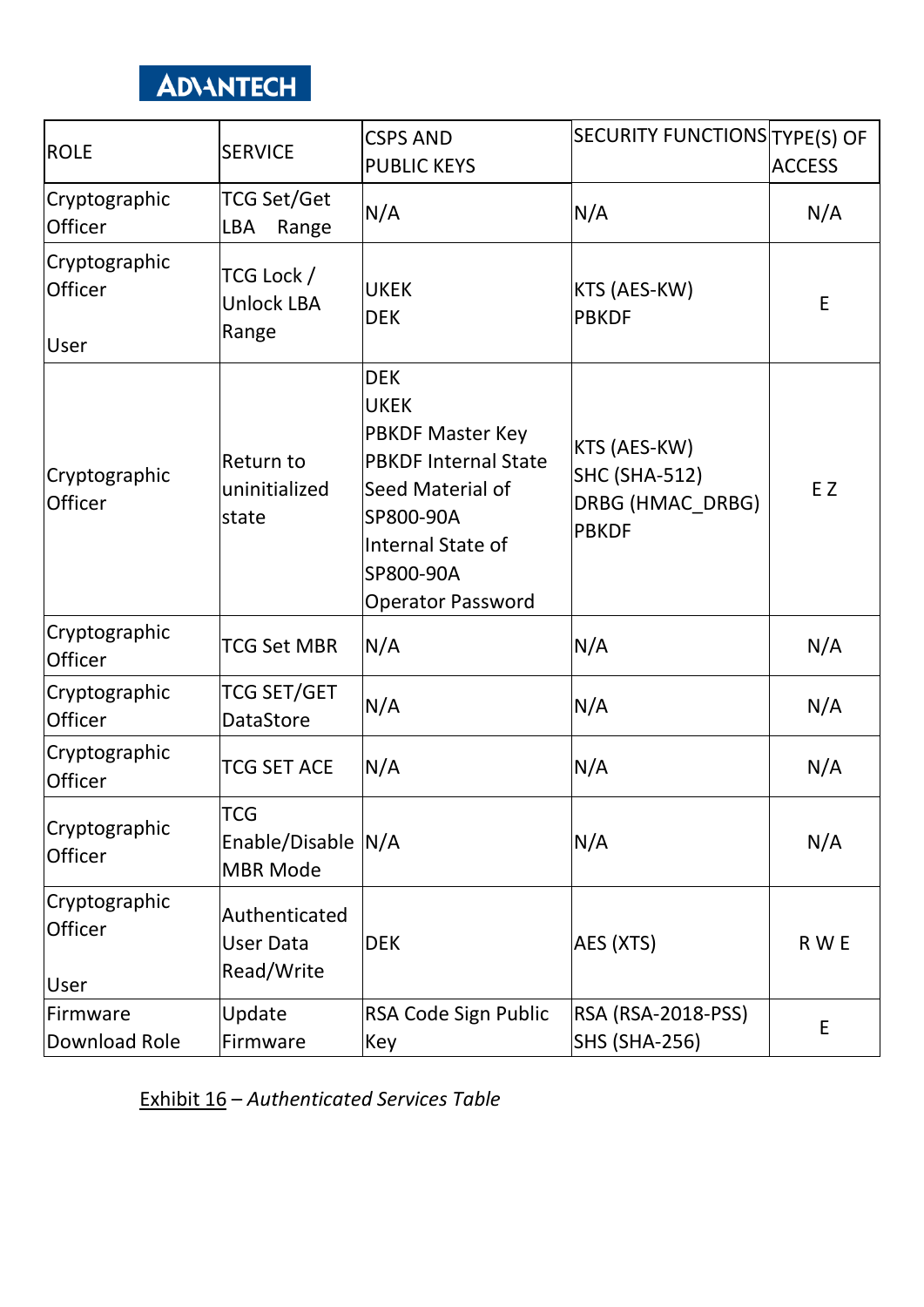

#### <span id="page-24-0"></span>**9.2 UNAUTHENTICATED SERVICE**

The following services are available to unauthenticated roles. They are also available to authenticated roles upon successful authentication.

| <b>ROLE</b>                        | <b>SERVICE</b>                  | <b>CSPS AND</b><br><b>PUBLIC KEYS</b>                                                                                                                    | TYPE(S) OF ACCESS |
|------------------------------------|---------------------------------|----------------------------------------------------------------------------------------------------------------------------------------------------------|-------------------|
| Unauthenticated Role Power Cycle   |                                 | N/A                                                                                                                                                      | N/A               |
| Unauthenticated Role               | Generate Random<br>Number       | Seed Material of SP800-<br>90A<br>Internal State of SP800-<br>90A                                                                                        | E                 |
| Unauthenticated Role Show Status   |                                 | N/A                                                                                                                                                      | N/A               |
| Anybody                            | <b>TCG Get MBR</b>              | N/A                                                                                                                                                      | N/A               |
| Unauthenticated Role Reset         |                                 | N/A                                                                                                                                                      | N/A               |
| Unauthenticated Role uninitialized | <b>Return to</b><br>state(PSID) | <b>DEK</b><br><b>UKEK</b><br><b>PBKDF Master Key</b><br><b>PBKDF Internal State</b><br>Seed Material of SP800-<br>90A<br>Internal State of SP800-<br>90A | Z                 |
| Unauthenticated Role               | Show FIPS approve<br>mode state | N/A                                                                                                                                                      | N/A               |
| Anybody                            | <b>TCG Get MSID</b>             | N/A                                                                                                                                                      | N/A               |
| Anybody<br>Unauthenticated Role    | <b>TCG Session</b><br>Control   | Operator Password <sup>1</sup>                                                                                                                           | EZ.               |

<sup>1</sup> In order to perform TCG Session Control with Start Session command, the Operator Password must be entered into the module to successfully authenticate into the proper Role. The service is unauthenticated until such a time that a successful authentication occurs. When, TCG Session Control with End Session command is issued, the plaintext Operator Password is zeroized.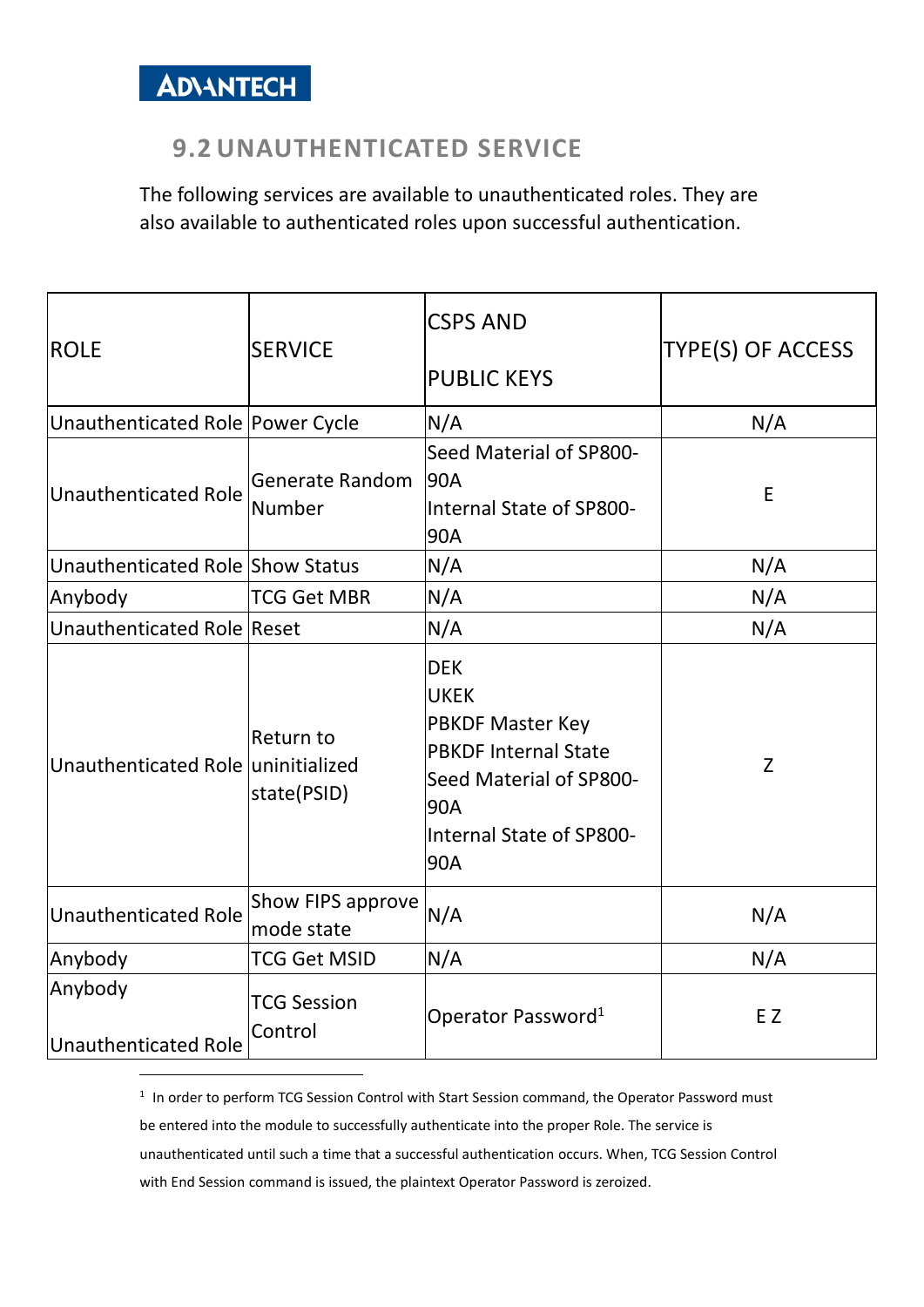| <b>ROLE</b>                           | <b>SERVICE</b>              | <b>CSPS AND</b><br><b>PUBLIC KEYS</b> | TYPE(S) OF ACCESS |
|---------------------------------------|-----------------------------|---------------------------------------|-------------------|
| Unauthenticated Role SATA Standard    |                             | N/A                                   | N/A               |
| Unauthenticated Role NVMe Standard    |                             | N/A                                   | N/A               |
| <b>Unauthenticated Role</b>           | Non User Data<br>Read/Write | N/A                                   | N/A               |
| Unauthenticated Role                  | Non User Data<br>Output     | N/A                                   | N/A               |
| Unauthenticated Role                  | Non User Data<br>Input      | N/A                                   | N/A               |
| Unauthenticated Role Configuration    |                             | N/A                                   | N/A               |
| Unauthenticated Role Self-Test        |                             | N/A                                   | N/A               |
| Unauthenticated Role Show Status(DAS) |                             | N/A                                   | N/A               |

Exhibit 17 – *Unauthenticated Services Table*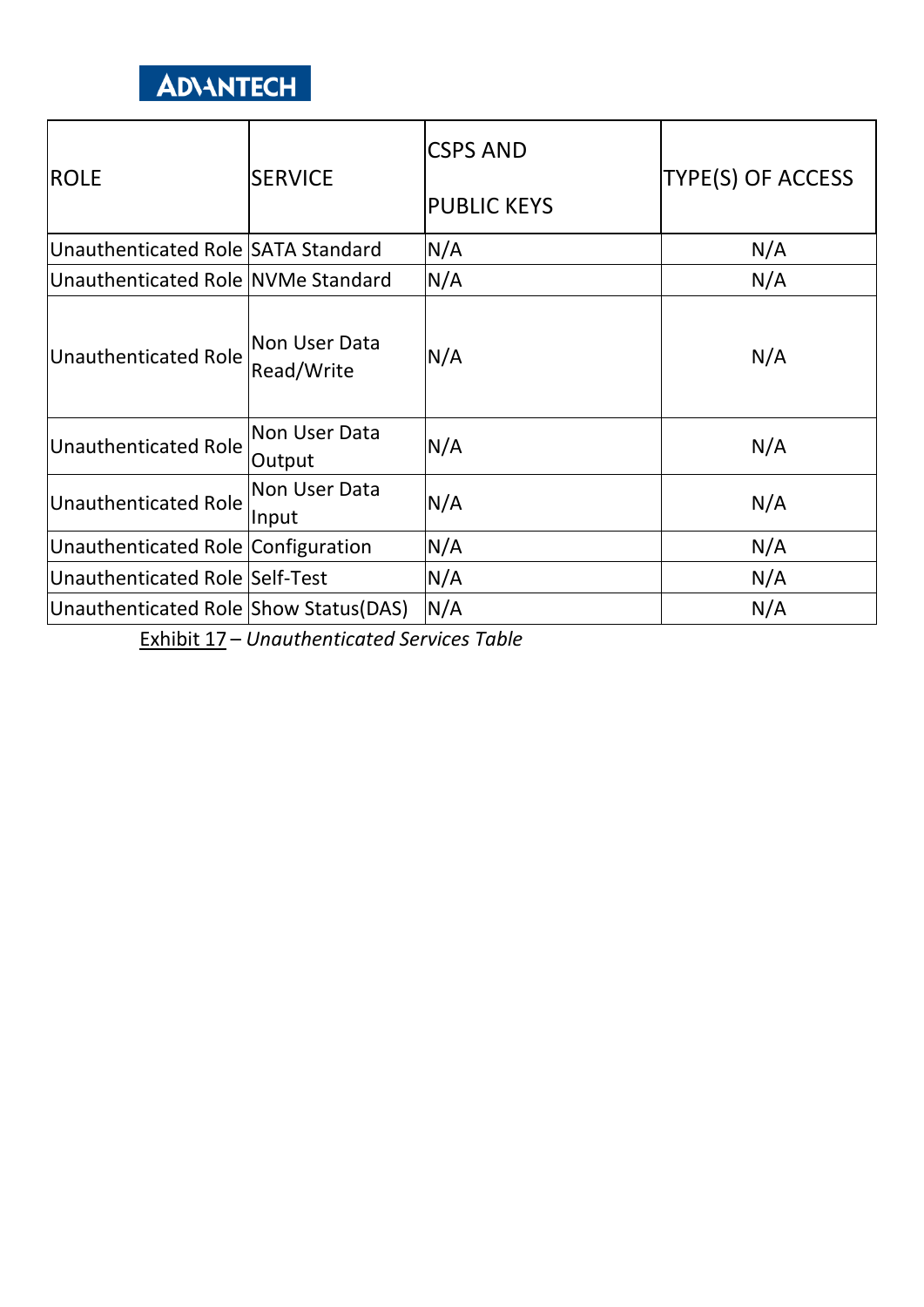

### <span id="page-26-0"></span>**10 APPROVED ALGORITHMS**

| <b>CAVP</b><br><b>CERT</b> | <b>ALGORITHM</b>        | <b>STANDARD</b>               | <b>MODE/METHOD</b>                                  | <b>KEY</b><br><b>LENGTH</b> | <b>USE</b>                                  |
|----------------------------|-------------------------|-------------------------------|-----------------------------------------------------|-----------------------------|---------------------------------------------|
| C1356                      | <b>AES</b>              | <b>FIPS 197</b><br>SP 800-38A | CBC <sup>2</sup>                                    | 256                         | Prerequisite                                |
| C1356                      | <b>AES</b>              | <b>FIPS 197</b><br>SP800-38E  | XTS <sup>3</sup>                                    | 256                         | <b>User Data</b><br>Encrypt/<br>Decrypt     |
| Vendor<br>Affirmed         | <b>CKG</b>              | SP800-133                     | unmodified output<br>from SP 800-90A<br><b>DRBG</b> |                             | Cryptographic<br>Key Generation             |
| C1356                      | <b>DRBG</b>             | SP800-90A                     | HMAC_DRBG<br>$(SHA-256)$                            |                             | Deterministic<br>Random Bit<br>Generation   |
| C1356                      | <b>HMAC</b>             | <b>FIPS 198-1</b>             | HMAC-SHA256 <sup>4</sup>                            | 256                         | Prerequisite                                |
| C1356                      | KTS (AES Cert<br>#1356) | SP800-38F                     | AES-KW                                              | 256                         | Key Wrapping                                |
| Vendor<br>Affirmed         | <b>PBKDF</b>            | SP800-132<br>(option 2a)      | HMAC-SHA256                                         | 160                         | Deriving Keys<br>for Storage<br>Application |
| C1355<br>C1356             | <b>RSA</b>              | <b>FIPS 186-4</b>             | <b>RSA-2048-PSS</b><br>With SHA-256                 | 2048                        | Digital Signature<br>Verification           |
| C1355<br>C1356             | <b>SHS</b>              | <b>FIPS 180-4</b>             | SHA 256 <sup>5</sup>                                | N/A                         | Prerequisite                                |

<sup>2</sup> AES-CBC is only used as a pre-requisite; AES-CBC standalone is not utilized in the FIPS Approved Mode.

<sup>3</sup> AES-XTS-256 algorithm can only be used for storage applications in the FIPS approved mode.

<sup>4</sup> HMAC-SHA-256 is only used as a pre-requisite; HMAC-SHA-256 standalone is not utilized in the FIPS Approved Mode.

<sup>5</sup> SHA-256 is only used as a pre-requisite; SHA-256 standalone is not utilized in the FIPS Approved Mode.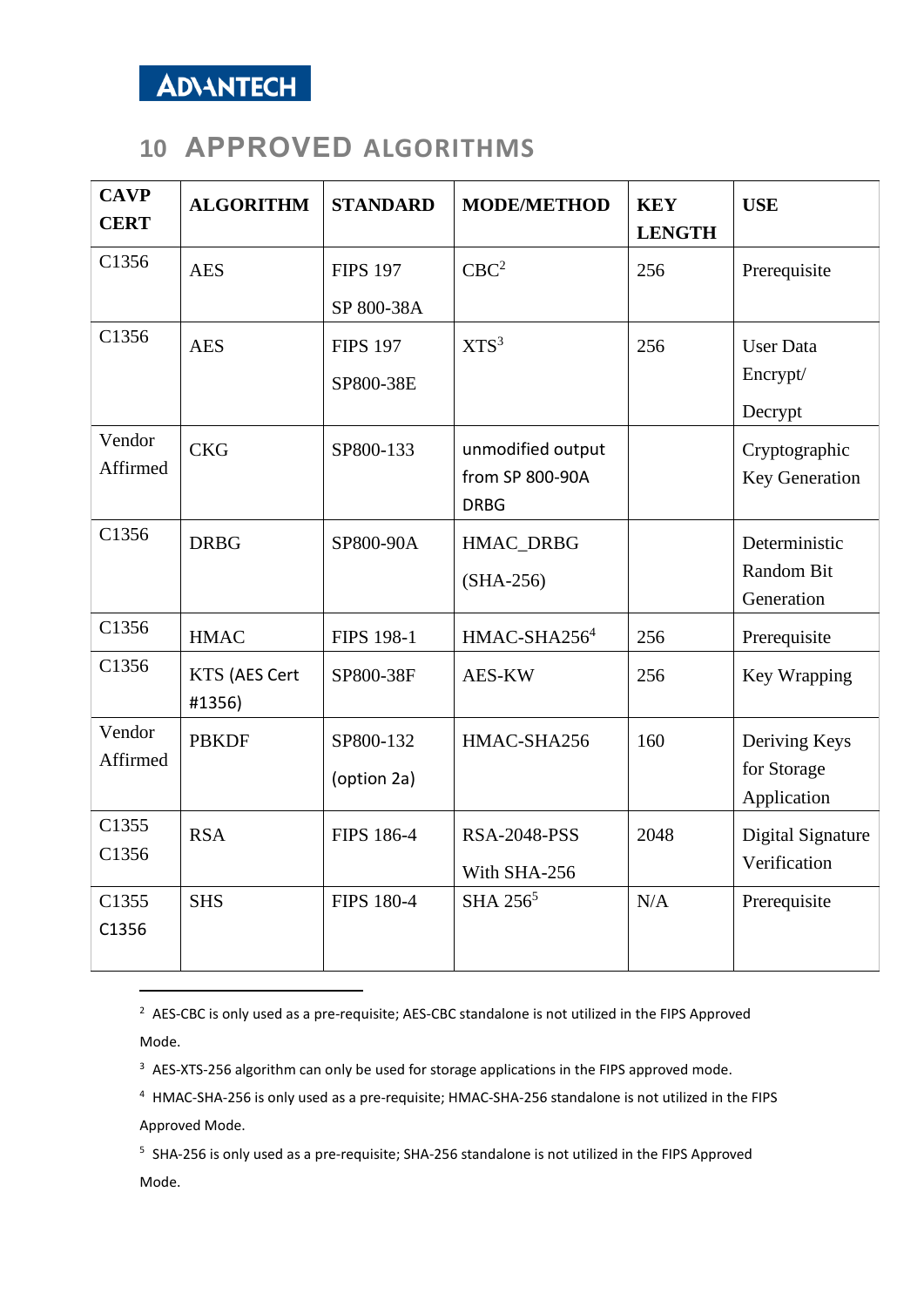

| <b>CAVP</b><br><b>CERT</b> | <b>ALGORITHM</b> | <b>STANDARD</b>   | <b>MODE/METHOD</b> | - KEY<br><b>LENGTH</b> | <b>USE</b> |
|----------------------------|------------------|-------------------|--------------------|------------------------|------------|
| C <sub>1356</sub>          | <b>SHS</b>       | <b>FIPS 180-4</b> | <b>SHA-512</b>     | N/A                    | Password   |
|                            |                  |                   |                    |                        | Protection |

Exhibit 18 – *Table of Approved Algorithms for the* SQFlash 840F 2.5" SATA SSD and SQFlash 840F M.2 2280 SATA SSD *family.*

| <b>CAVP</b><br><b>CERT</b> | <b>ALGORITHM</b>               | <b>STANDARD</b>               | MODE/METHOD                                         | <b>KEY</b><br><b>LENGTH</b> | <b>USE</b>                                  |
|----------------------------|--------------------------------|-------------------------------|-----------------------------------------------------|-----------------------------|---------------------------------------------|
| C <sub>1358</sub>          | <b>AES</b>                     | <b>FIPS 197</b><br>SP 800-38A | CBC <sup>6</sup>                                    | 256                         | Prerequisite                                |
| C1358                      | <b>AES</b>                     | <b>FIPS 197</b><br>SP800-38E  | XTS <sup>7</sup>                                    | 256                         | User Data<br>Encrypt/<br>Decrypt            |
| Vendor<br>Affirmed         | <b>CKG</b>                     | SP800-133                     | unmodified output<br>from SP 800-90A<br><b>DRBG</b> |                             | Cryptographic<br><b>Key Generation</b>      |
| C <sub>1358</sub>          | <b>DRBG</b>                    | SP800-90A                     | HMAC DRBG<br>$(SHA-256)$                            |                             | Deterministic<br>Random Bit<br>Generation   |
| C1358                      | <b>HMAC</b>                    | FIPS 198-1                    | HMAC-SHA2568                                        | 256                         | Prerequisite                                |
| C1358                      | <b>KTS (AES Cert</b><br>#1358) | SP800-38F                     | AES-KW                                              | 256                         | <b>Key Wrapping</b>                         |
| Vendor<br>Affirmed         | <b>PBKDF</b>                   | SP800-132<br>(option 2a)      | HMAC-SHA256                                         | 160                         | Deriving Keys for<br>Storage<br>Application |

<sup>6</sup> AES-CBC is only used as a pre-requisite; AES-CBC standalone is not utilized in the FIPS Approved Mode.

<sup>7</sup> AES-XTS-256 algorithm can only be used for storage applications in the FIPS approved mode.

<sup>8</sup> HMAC-SHA-256 is only used as a pre-requisite; HMAC-SHA-256 standalone is not utilized in the FIPS Approved Mode.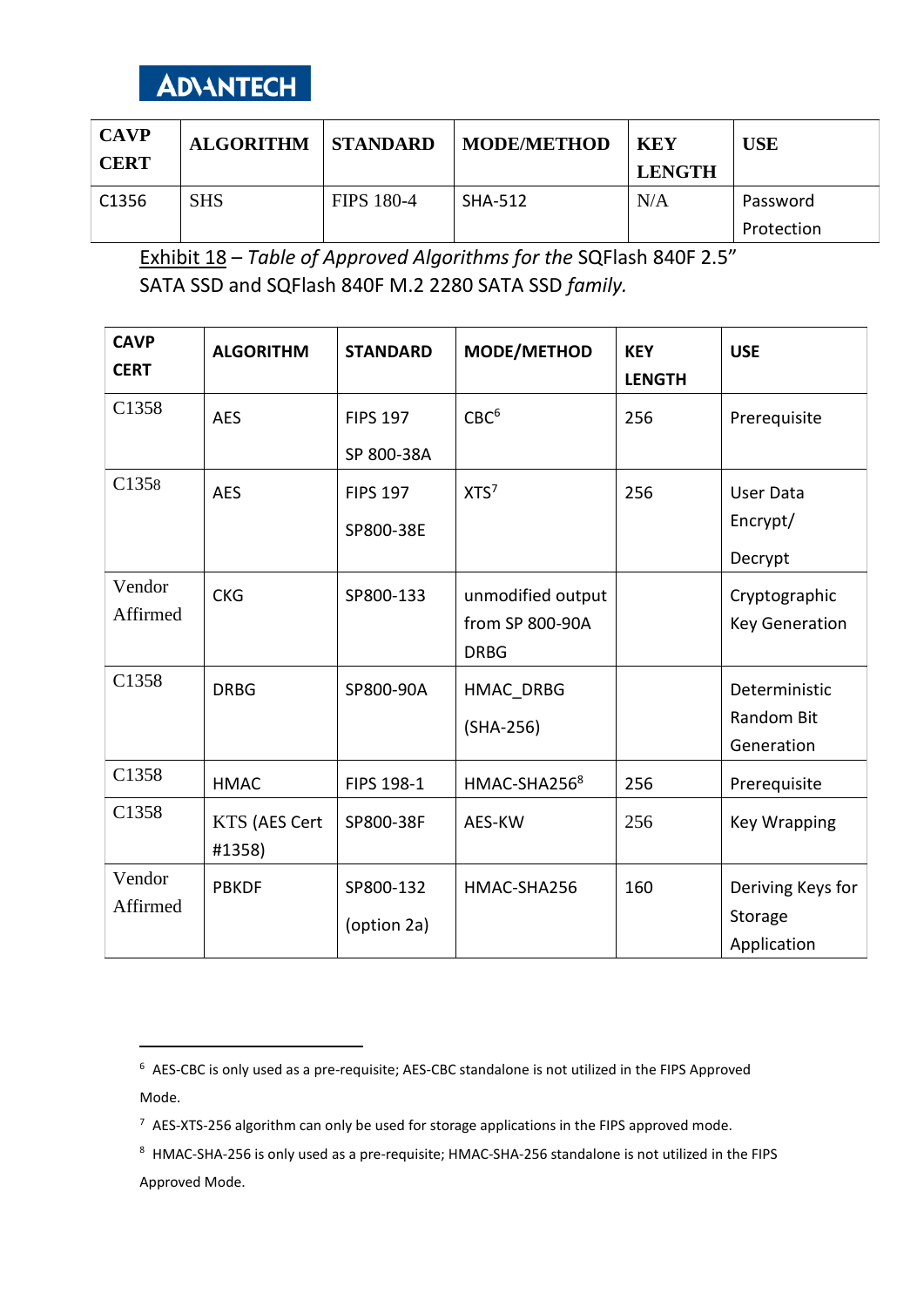

| <b>CAVP</b><br><b>CERT</b> | <b>ALGORITHM</b> | <b>STANDARD</b>   | <b>MODE/METHOD</b>                  | <b>KEY</b><br><b>LENGTH</b> | <b>USE</b>                               |
|----------------------------|------------------|-------------------|-------------------------------------|-----------------------------|------------------------------------------|
| C <sub>1357</sub><br>C1358 | <b>RSA</b>       | FIPS 186-4        | <b>RSA-2048-PSS</b><br>With SHA-256 | 2048                        | <b>Digital Signature</b><br>Verification |
| C <sub>1357</sub><br>C1358 | <b>SHS</b>       | <b>FIPS 180-4</b> | SHA-256 $9$                         | N/A                         | Prerequisite                             |
| C1358                      | <b>SHS</b>       | FIPS 180-4        | <b>SHA-512</b>                      | N/A                         | Password<br>Protection                   |

Exhibit 19 – *Table of Approved Algorithms for the* SQFlash 920F M.2 2280 NVMe SSD *family.*

<sup>&</sup>lt;sup>9</sup> SHA-256 is only used as a pre-requisite; SHA-256 standalone is not utilized in the FIPS Approved Mode.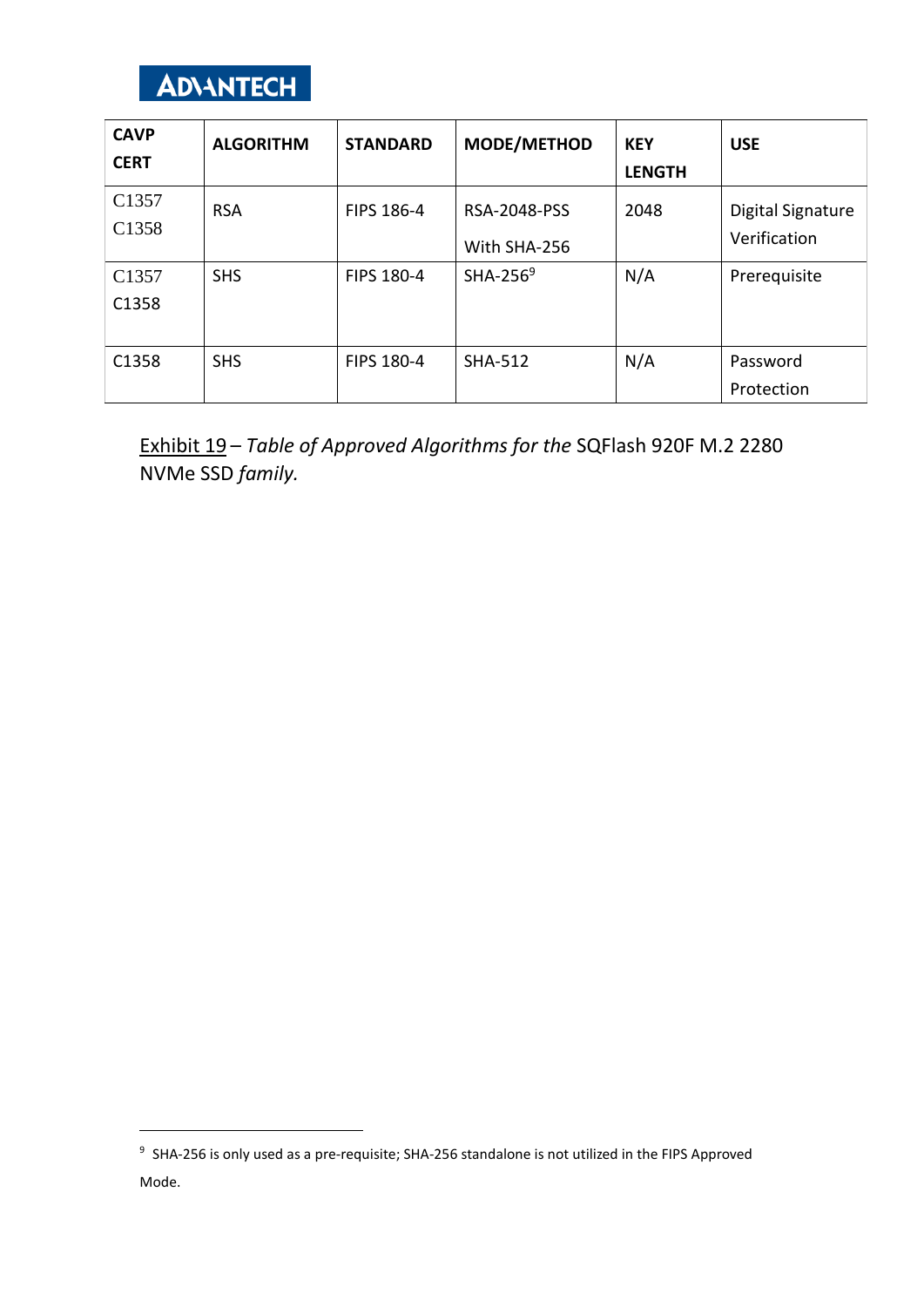The following are Non-Approved but allowed Algorithms:

| <b>ALGORITHM</b>                                                                | <b>USE</b>             |  |
|---------------------------------------------------------------------------------|------------------------|--|
| NDRNG                                                                           | Seed of DRBG (256 bit) |  |
| $\Gamma$ ubibit 20 $\Gamma$ chlo of Nep Approved but allowed Algorithme for all |                        |  |

Exhibit 20 – *Table of Non-Approved but allowed Algorithms for all modules*

### <span id="page-29-0"></span>**11PHYSICAL SECURITY POLICY**

Following physical security mechanisms are implemented by the module:

- 1. Production grade components
- 2. The complete module is covered with an opaque epoxy resin, leaving only the host interface connector (NVMe/SATA data and power ports) exposed.

When checking the module for tamper evidence the following actions are mandatory:

| PHYSICAL SECURITY  | RECOMMENDED FREQUENCY | <b>INSPECTON/TEST</b>   |
|--------------------|-----------------------|-------------------------|
| <b>MECHANISMS</b>  | OF INSEPCTION/TEST    | <b>GUIDANCE DETAILS</b> |
| Opaque epoxy resin | As often as possible  | Inspection of the       |
|                    |                       | epoxy resin for any     |
|                    |                       | evidence of             |
|                    |                       | scratches, gouges,      |
|                    |                       | cuts and other          |
|                    |                       | deficiencies.           |
|                    |                       | In any case of          |
|                    |                       | evidence of             |
|                    |                       | tampering the           |
|                    |                       | module shall be         |
|                    |                       | removed from            |
|                    |                       | service                 |

Exhibit 21 - *Inspection/Testing of Physical Security Mechanisms*